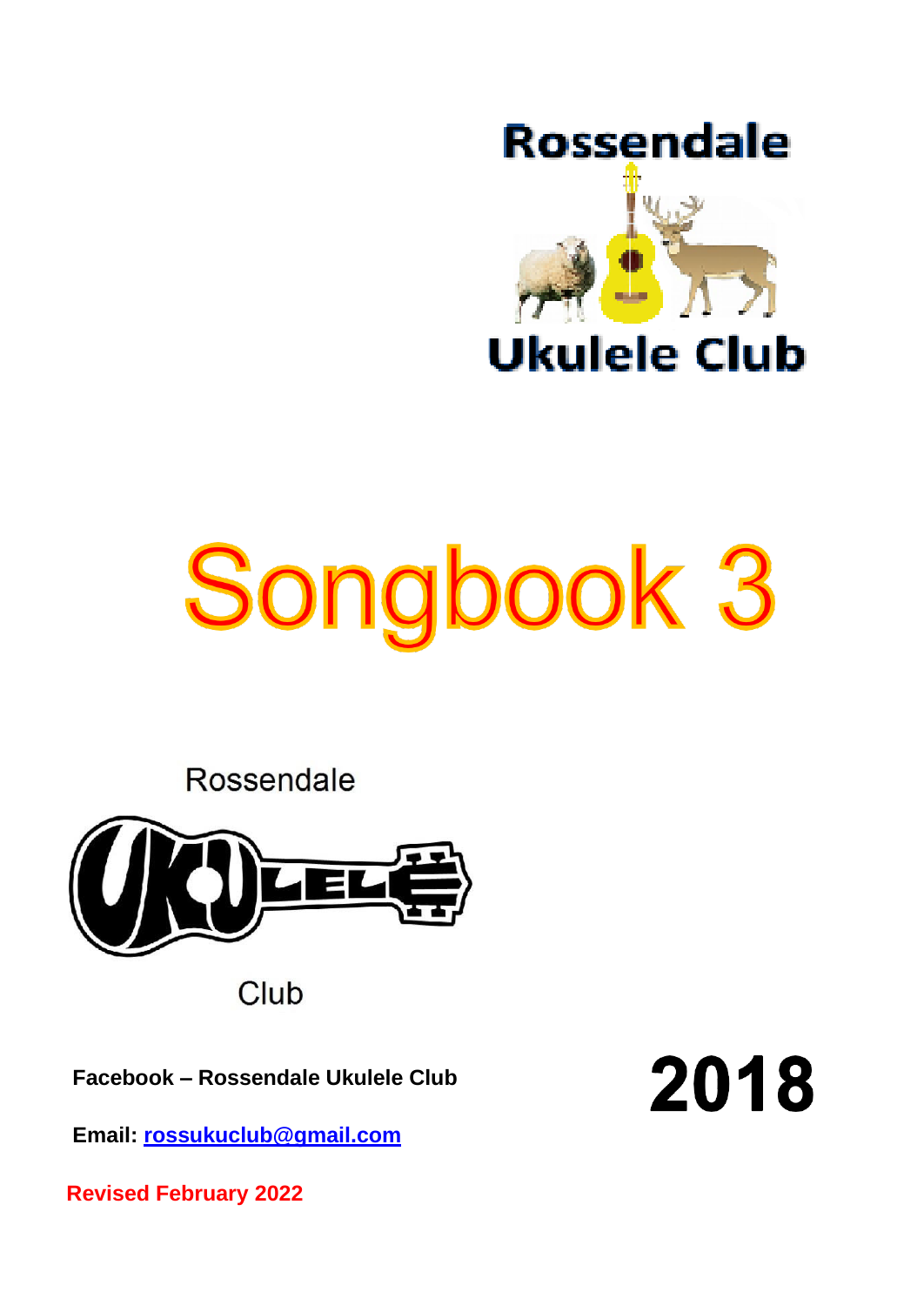| <b>Contents</b>                                           | Page           |
|-----------------------------------------------------------|----------------|
| A Teenager in Love - Marty Wilde (1959)                   | $\overline{2}$ |
| All You Need is Love - The Beatles (1967)                 | 3              |
| And I Love Her - The Beatles (1964)                       | 4              |
| Blowin' In The Wind - Peter, Paul and Mary (1963)         | 5              |
| Budapest - George Ezra (2014)                             | 6              |
| Cecilia - Simon & Garfunkel (1970)                        | $\overline{7}$ |
| Do You Hear the People Sing - Les Miserables (1985)       | 8              |
| Fisherman's Blues - The Waterboys (1988)                  | 9              |
| Good Vibrations - The Beach Boys (1966)                   | 10             |
| Hava Nagila - Traditional (First rec 1922)                | 11             |
| I Can See Clearly Now - Johnny Nash (1972)                | 12             |
| I Think We're Alone Now - Tiffany (1987)                  | 13             |
| I Want to Break Free - Queen (1984)                       | 14             |
| Kiss the Girl - Ashle y Tisdale (Little Mermaid) (2006)   | 15             |
| Mr. Tambourine Man - Bob Dylan/The Byrds (1965)           | 16             |
| Next to Me - Emili Sandé (2012)                           | 17             |
| Oom Pah Pah - from Oliver (1968)                          | 18             |
| Putting on the Style - Lonnie Donegan (1957)              | 19             |
| Rehab - Amy Winehouse (2006)                              | 20             |
| Rock Around the Clock - Bill Hayley and the Comets (1954) | 21             |
| Spanish Harlem - Ben E. King (1960)                       | 22             |
| Spirit in the Sky - Norman Greenbaum (1969)               | 23             |
| Stand by Your Man - Tammy Wynette (1968)                  | 24             |
| Streets of London - Ralph McTell (1974)                   | 25             |
| Sweet Home Alabama - Lynyrd Skynyrd (1974)                | 26             |
| The Ballad of Barry and Freda - Victoria Wood (1997)      | 27             |
| The Ballad of Gilligan's Island - Wyle and Shwartz (1964) | 29             |
| This Land is Your Land - Woody Guthrie (1944)             | 30             |
| Those were the Days - Mary Hopkin (1969)                  | 31             |
| Tickle My Heart - Joe Brown (2012)                        | 32             |
| Tie a Yellow Ribbon - Dawn (1973)                         | 33             |
| Willie and the Hand Jive - Johnny Otis (1958)             | 34             |
| With a Little Help from My Friends - The Beatles (1967)   | 35             |

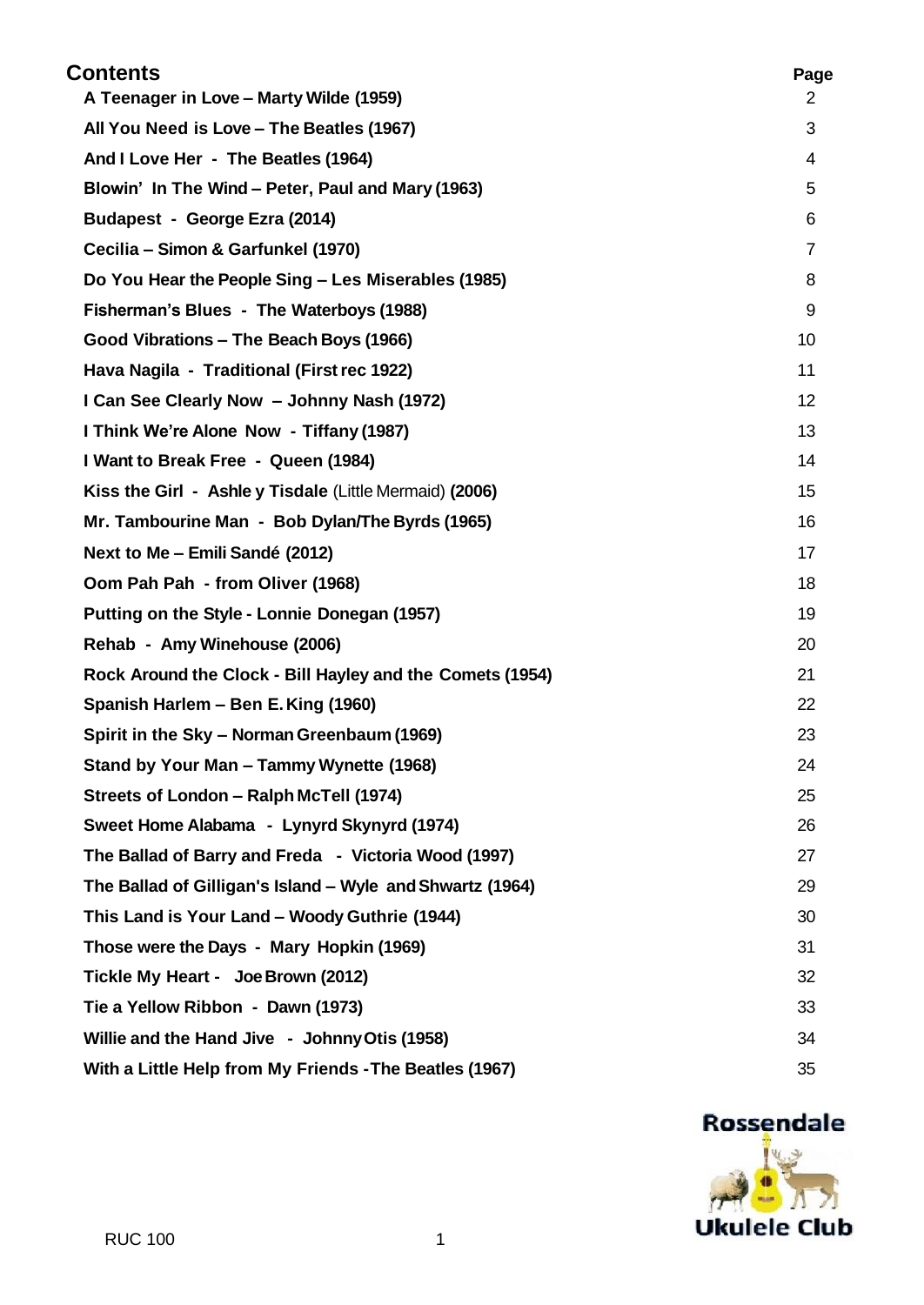# **A Teenager in Love – Marty Wilde (1959)**

# <span id="page-2-0"></span>**Intro [C] [Am] [F] [G7] (First line)**



#### **Verse 1**

**[C]** Each time we **[Am]** have a quarrel, **[F]** it almost **[G7]** breaks my heart

**[C]** Cause I am **[Am]** so afraid **[F]** that we will **[G7]** have to part

**[C]** Each night I **[Am]** ask the **[F]** stars up a**[G7]**bove

**[C↓]** Why must I **[Am↓]** be ee a teen**[F↓]**ager in **[G7]** love?

**[C]** One day I **[Am]** feel so happy. **[F]** Next day I **[G7]** feel so sad

**[C]** I guess I'll **[Am]** learn to take **[F]** the good **[G7]** with the bad

**[C]** Each night I **[Am]** ask the **[F]** stars up a**[G7]**bove

**[C↓]** Why must I **[Am↓]** be ee a teen**[F↓]**ager in **[G7]** love?

**[F]** I cried a **[G7]** tear **[F]** for nobody but **[G7]** you **[F]** I'll be a **[G7]** lonely one if **[F]** you should say were **[G7]** through

Well **[C]** if you want to **[Am]** make me cry **[F]** that won't be so **[G7]** hard to do **[C]** And if you **[Am]** say goodbye **[F]** I'll still go on **[G7]** loving you **[C]** Each night I **[Am]** ask the **[F]** stars up a**[G7]**bove **[C↓]** Why must I **[Am↓]** be ee a teen**[F↓]**ager in **[G7]** love?

**[F]** I cried a **[G7]** tear **[F]** for nobody but **[G7]** you **[F]** I'll be a **[G7]** lonely one if **[F]** you should say were **[G7]** through

Well **[C]** if you want to **[Am]** make me cry **[F]** that won't be **[G7]** hard to do **[C]** And if you **[Am]** say goodbye [**F]** I'll still go on **[G7]** loving you **[C]** Each night I **[Am]** ask the **[F]** stars up a**[G7]**bove

**[C↓]** Why must I **[Am↓]** be ee a teen**[F↓]**ager in love? **[G7] [C]** Why must I **[Am]** be ee a teen**[F]**ager in **[G7]** love In **[C]** lo**[Am]**ve **[F] [G7] [C↓]**



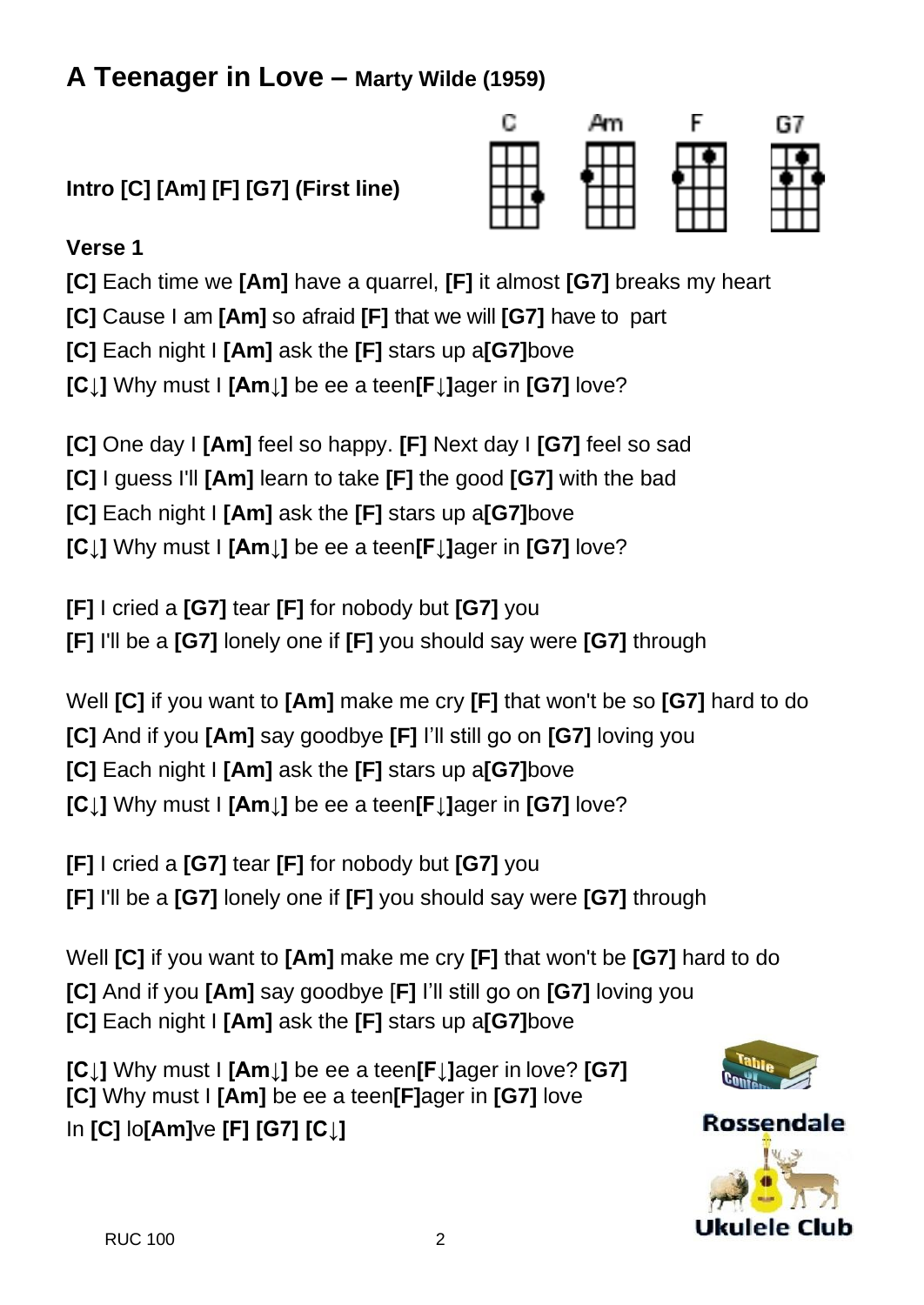# **All You Need is Love – The Beatles (1967)**



<span id="page-3-0"></span>(Ending on recording lasts 70 seconds so I've reduced it.) **Intro – hum/Kazoo the opening to the Marseillaise**

**[G]** Love **[D]** love **[Em]** love, **[G]** love **[D]** love **[Em]** love **[D7]** Love **[G]** love **[D]** love **[D7]**

**[G]** There's nothing you can **[D]** do that can't be **[Em]** done

**[G]** Nothing you can **[D]** sing that can't be **[Em]** sung

**[D7]** Nothing you can **[G]** say but you can **[D]** learn how to play the **[Am]** game It's **[D]** easy **[D7]**

**[G]** There's nothing you can **[D]** make that can't be **[Em]** made

**[G]** No one you can **[D]** save that can't be **[Em]** saved

**[D7]** Nothing you can **[G]** do but you can **[D]** learn how to be you in **[Am]** time It's **[D]** easy **[D7]**

#### **Chorus:**

**[G]** All you **[A]** need is love**[D] [D] [G]** All you **[A]** need is love **[D][D]**

**[G]** All you **[B7]** need is love **[Em]** love **[Em]**

**[C]** Love is **[D]** all you need **[G] [D]**

**[G]** Love **[D]** love **[Em]** love, **[G]** love **[D]** love **[Em]** love **[D7]** Love **[G]** love **[D]** love **[Am] [D] [D7]** 

#### **Chorus**

**{G]** There's nothing you can **[D]** know that isn't **[Em]** known **[G]** Nothing you can **[D]** see that isn't **[Em]** shown **[D7]** There's nowhere you can **[G]** be that isn't **[D]** where you're meant to **[Am]** be It's **[D]** easy **[D7]**

**Chorus x 2 then: [G]** Love is all you need **[G] (love is all you need) [G]** Love is all you need **[G] (love is all you need) [G]** Love is all you need **[G] (love is all you need) [G↓]**

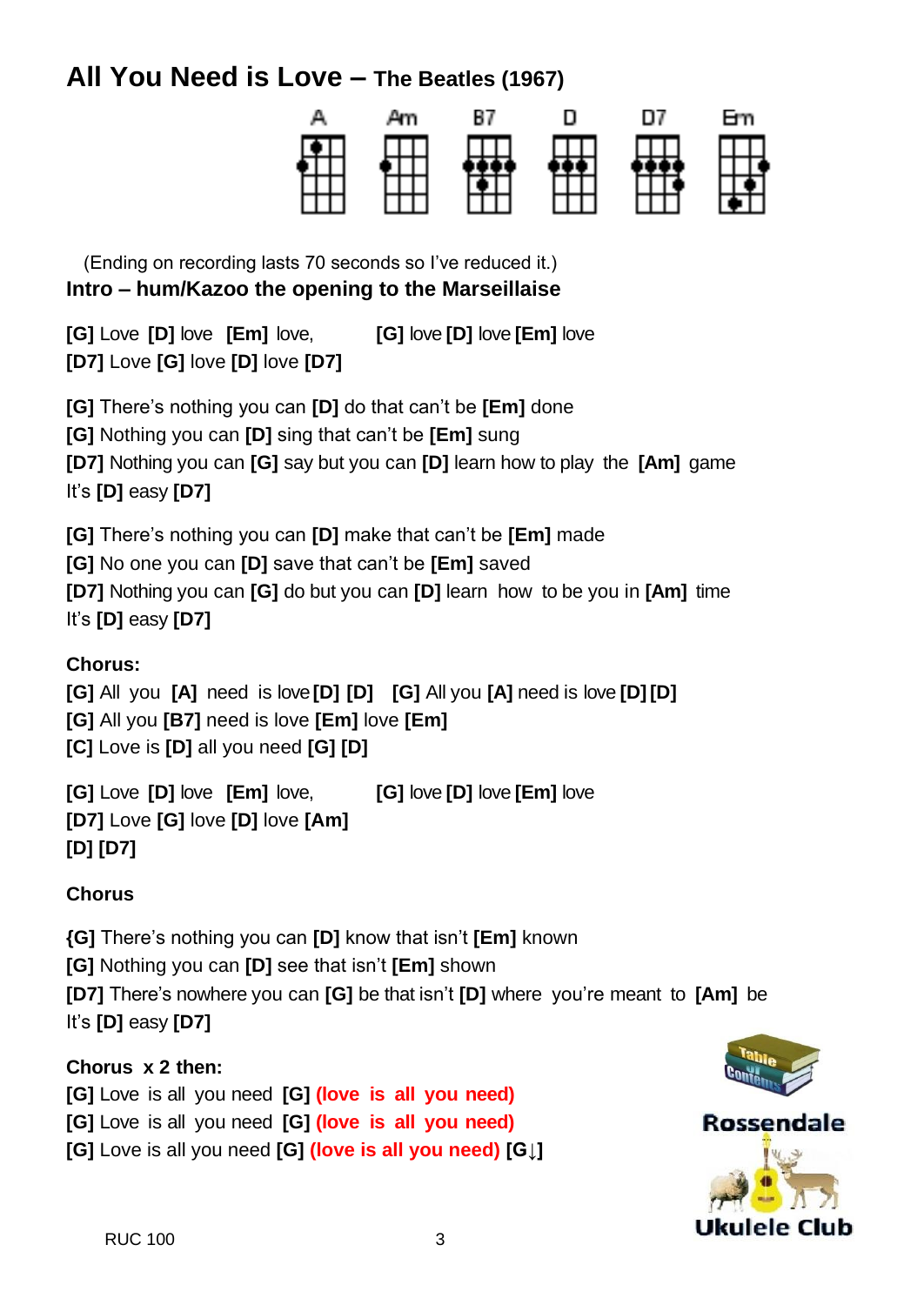# **And I Love Her - The Beatles (1964)**

# <span id="page-4-0"></span>**Intro** slow strum on **[Dm] [Dm] [Dm] [Dm]**

**[Dm]** I give her **[Am]** all my love **[Dm]** That's all I **[Am]** do **[Dm]** And if you **[Am]** saw my love **[F]** You'd love her **[G7]** too And I **[C]** love her **[C]**

**[Dm]** She gives me **[Am]** everything **[Dm]** And tender**[Am]**ly **[Dm]** The kiss my **[Am]** lover brings **[F]** She brings to **[G7]** me And I **[C]** love her **[C]**

#### **Chorus**

**[Am]** A love like **[G]** ours **[Am]** could never **[Em]** die **[Am]** As long as **[Em]** I have you **[G]** near me **[G] [Dm]** Bright are the **[Am]** stars that shine **[Dm]** Dark is the **[Am]** sky **[Dm]** I know this **[Am]** love of mine **[F]** could never **[G7]** die And I **[C]** love her **[C]**

#### **Instrumental verse**

**[Am]** A love like **[G]** ours **[Am]** could never **[Em]** die **[Am]** As long as **[Em]** I have you **[G]** near me **[G] [Dm]** Bright are the **[Am]** stars that shine **[Dm]** Dark is the **[Am]** sky **[Dm]** I know this **[Am]** love of mine **[F]** could never **[G7]** die And I **[C]** Love her **[C]** And I **[C]** Love her **[C] [ C↓]**















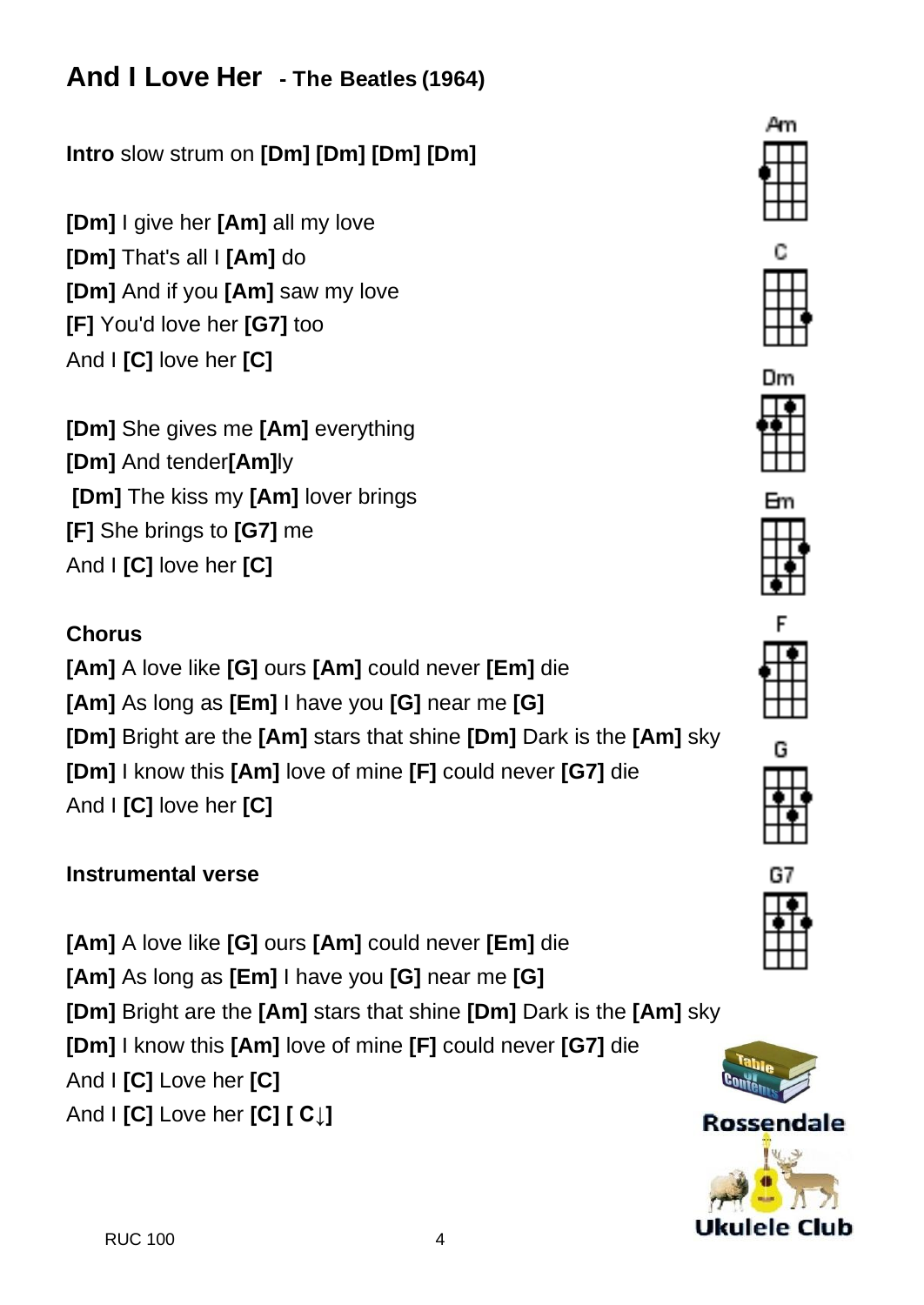# **Blowin' In The Wind – Peter, Paul and Mary (1963)**

<span id="page-5-0"></span>

**Intro:** The **[F]** answer my **[G]** friend is **[C]** blowing in the **[Am]** wind The **[F]** answer is **[G]** blowing in the **[C]** wind

**[C]** How many **[F]** roads must a **[C]** man walk **[Am]** down Be**[C]**fore you **[F]** call him a **[G]** man? Yes'n **[C]** how many **[F]** seas must a **[C]** white dove **[Am]** sail Be**[C]**fore she **[F]** sleeps in the **[G]** sand? Yes'n **[C]** how many **[F]** times must the **[C]** cannon balls **[Am]** fly Be**[C]**fore they're **[F]** forever **[G]** banned?

#### **Chorus:**

The **[F]** answer my **[G]** friend is **[C]** blowing in the **[Am]** wind The **[F]** answer is **[G]** blowing in the **[C]** wind **[F] [G] [C] [Am] [F] [G] [C]** (Instrumental chorus)

Yes'n **[C]** how many **[F]** years can a **[C]** mountain e**[Am]**xist Be**[C]**fore it is **[F]** washed to the **[G]** sea? Yes'n **[C]** how many **[F]** years can some **[C]** people e**[Am]**xist Be**[C]**fore they're a**[F]**llowed to be **[G]** free? Yes'n **[C]** how many **[F]** times can a **[C]** man turn his **[Am]** head Pre**[C]**tending he **[F]** just doesn't **[G]** see?

#### **Chorus:**

The **[F]** answer my **[G]** friend is **[C]** blowing in the **[Am]** wind The **[F]** answer is **[G]** blowing in the **[C]** wind **[F] [G] [C] [Am] [F] [G] [C]** (Instrumental chorus)

**[C]** How many **[F]** times must a **[C]** man look **[Am]** up Be**[C]**fore he **[F]** can see the **[G]** sky? Yes'n **[C]** how many **[F]** ears must **[C]** one man **[Am]** have Be**[C]**fore he can **[F]** hear people **[G]** cry? Yes'n **[C]** how many **[F]** deaths will it **[C]** take till he **[Am]** knows That **[C]** too many **[F]** people have **[G]** died?

#### **Chorus:**

**[F] [G] [C] [Am] [F] [G] [C↓]** (Instrumental chorus) The **[F]** answer my **[G]** friend is **[C]** blowing in the **[Am]** wind The **[F]** answer is **[G]** blowing in the **[C]** wind



Am





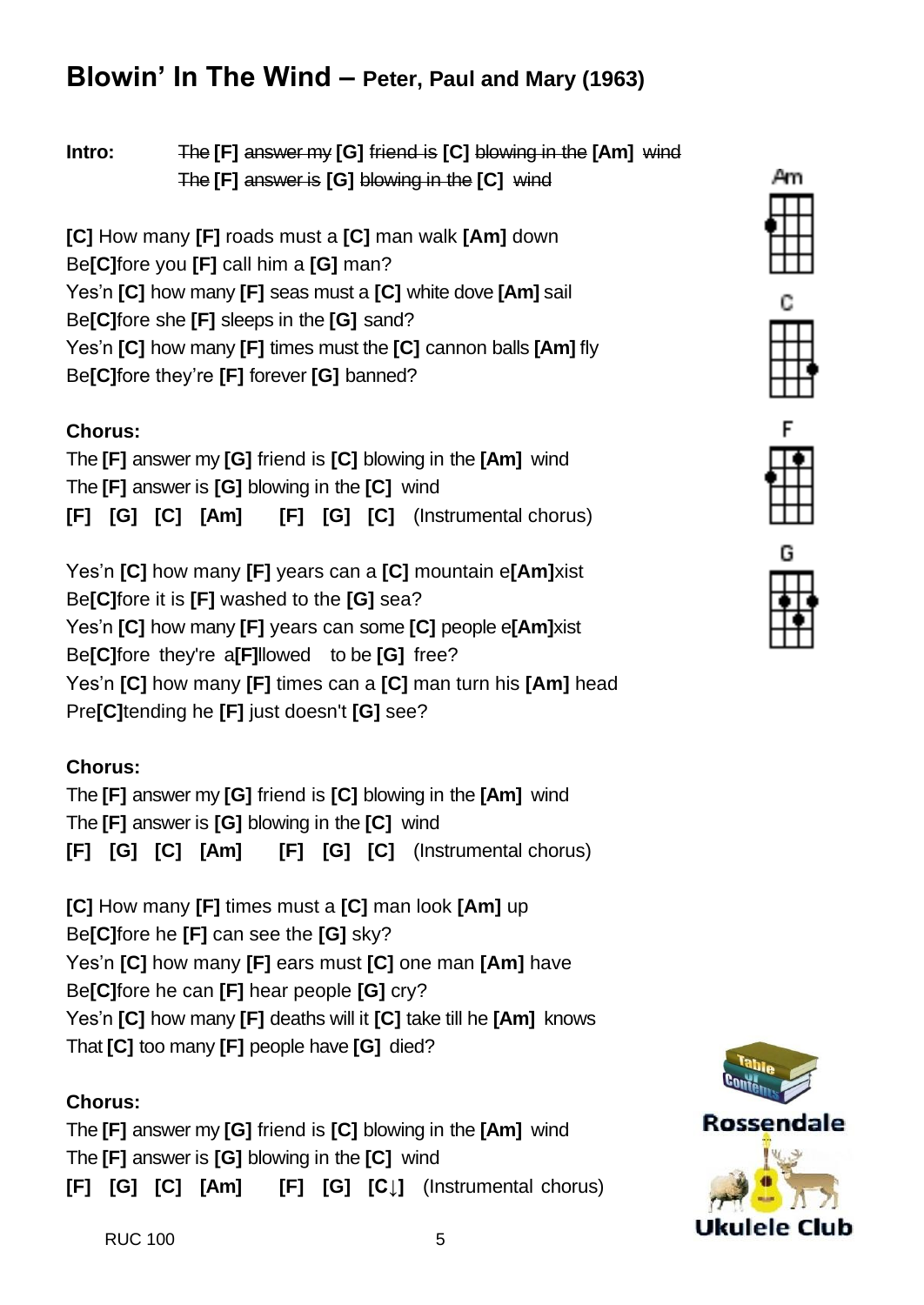# **Budapest - George Ezra (2014)**

<span id="page-6-0"></span>**Intro:** [C] [C] [C] [C] **[C]** Strumming pattern: D (3<sup>rd</sup> string) then D DUDU

**[C]** My house in Budapest my, my hidden treasure chest Golden grand piano my beautiful Castillo **[F]** You...ou... you...ou....I'd leave it **[C]** all

**[C]** My acres of a land I have achieved It may be hard for you to stopand believe But for **[F]** you... ou... you...ou... I'd leave it **[C]** all Oh for **[F]** you... ou... you...ou... I'd leave it **[C]** all

#### **Chorus:**

**[G]** Give me one good reason Why **[F]** I should never make a **[C]** change And **[G]** baby if you hold me Then **[F]** all of this will go a**[C]**way

**[C]** My many artefacts the list goes on If you just say the words I'll up and run Oh to **[F]** you....ou.... you...ou I'd leave it **[C]** all But for **[F]** you...ou... you...ou... I'd leave it **[C]** all

#### **Chorus x 2**

# **[C] [C] [C] [C] [F] [F] [C] [C]**

**[C]** My friends and family they don't understand They fear they'd lose so much if you take my hand But for **[F]** you...ou... you...ou... I'd lose it **[C]** all Oh for **[F]** you....ou... you...ou... I'd lose it **[C]** all

#### **Chorus x 2**

**[C]** My house in Budapest my, my hidden treasure chest Golden grand piano my beautiful Castillo **[F]** You...ou.... you...ou I'd leave it **[C]** all Oh for **[F]** you....ou... you...ou I'd leave it **[C↓]** all







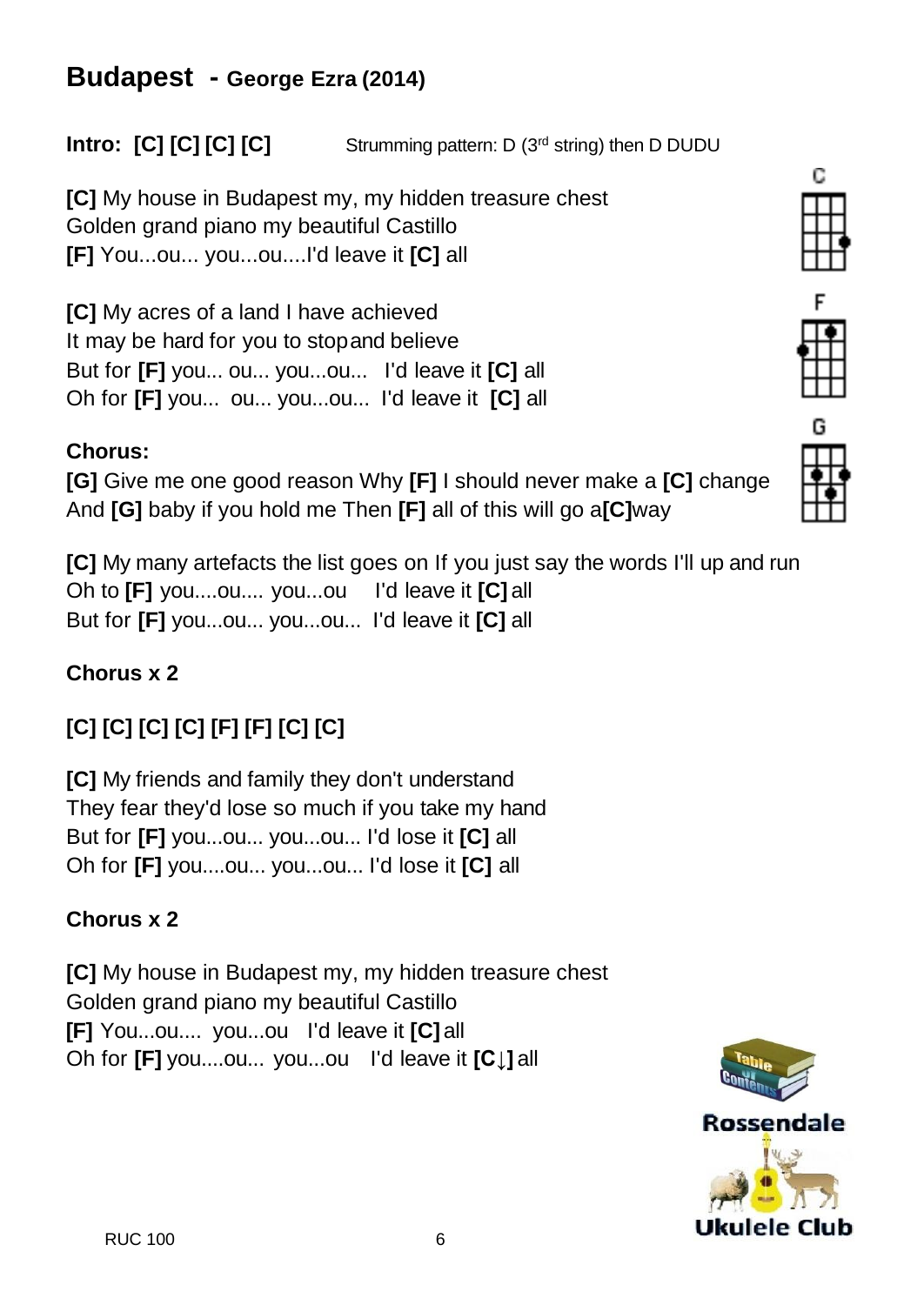# **Cecilia – Simon & Garfunkel (1970)**

# <span id="page-7-0"></span>**Intro: [G] [G] [G] [G]**

Ce**[G]**cilia you're **[C]** breaking my **[G]** heart You're shaking my confidence **[D]** daily Oh Ce**[C]**cili**[G]**a I'm **[C]** down on my **[G]** knees I'm **[C]** begging you **[G]** please to come **[D]** home

#### **Chorus:**

**[G]** Cecilia you're **[C]** breaking my **[G]** heart You're **[C]** shaking my **[G]** confidence **[D]** daily Oh Ce**[C]**cili**[G]**a I'm **[C]** down on my **[G]** knees I'm **[C]** begging you **[G]** please to come **[D]** home Come on**[G]** home **[G]**

Making love in the **[C]** after**[G]**noon with Cecilia **[C]** Up in **[D]** my bed**[G]**room - (making love) I got up to **[C]** wash my **[G]** face When I come back to bed someone's **[D]** taken my **[G]** place

#### **Chorus:**

#### **Bridge:**

Wo o **[C]** oh **[G]** ho wo **[C]** o **[G]** ho wo **[C]** o **[G]** ho wo o **[D]** o oh

**Instrumental verse** (Kazoo?)

Jubil**[C]**a**[G]**tion she **[C]** loves me a**[G]**gain I **[C]** fall on the **[G]** floor and I'm **[D]**laughing Jubil**[C]**a**[G]**tion she **[C]** loves me a**[G]**gain I **[C]** fall on the **[G]** floor and I'm **[D]**laughing

Wo o **[C]** oh **[G]** ho wo **[C]** o **[G]** ho wo **[C]** o **[G]** ho wo o **[D]** o oh Wo o **[C]** oh **[G]** ho wo **[C]** o **[G]** ho wo **[C]** o **[G]** ho wo o **[D]** o oh Wo o **[C]** oh **[G]** ho wo **[C]** o **[G]** ho wo **[C]** o **[G]** ho wo o **[D]** o oh Wo o **[C]** oh **[G]** ho wo **[C]** o **[G]** ho wo **[C]** o **[G]** ho wo o **[D]** o oh Wo o **[G↓]** oh







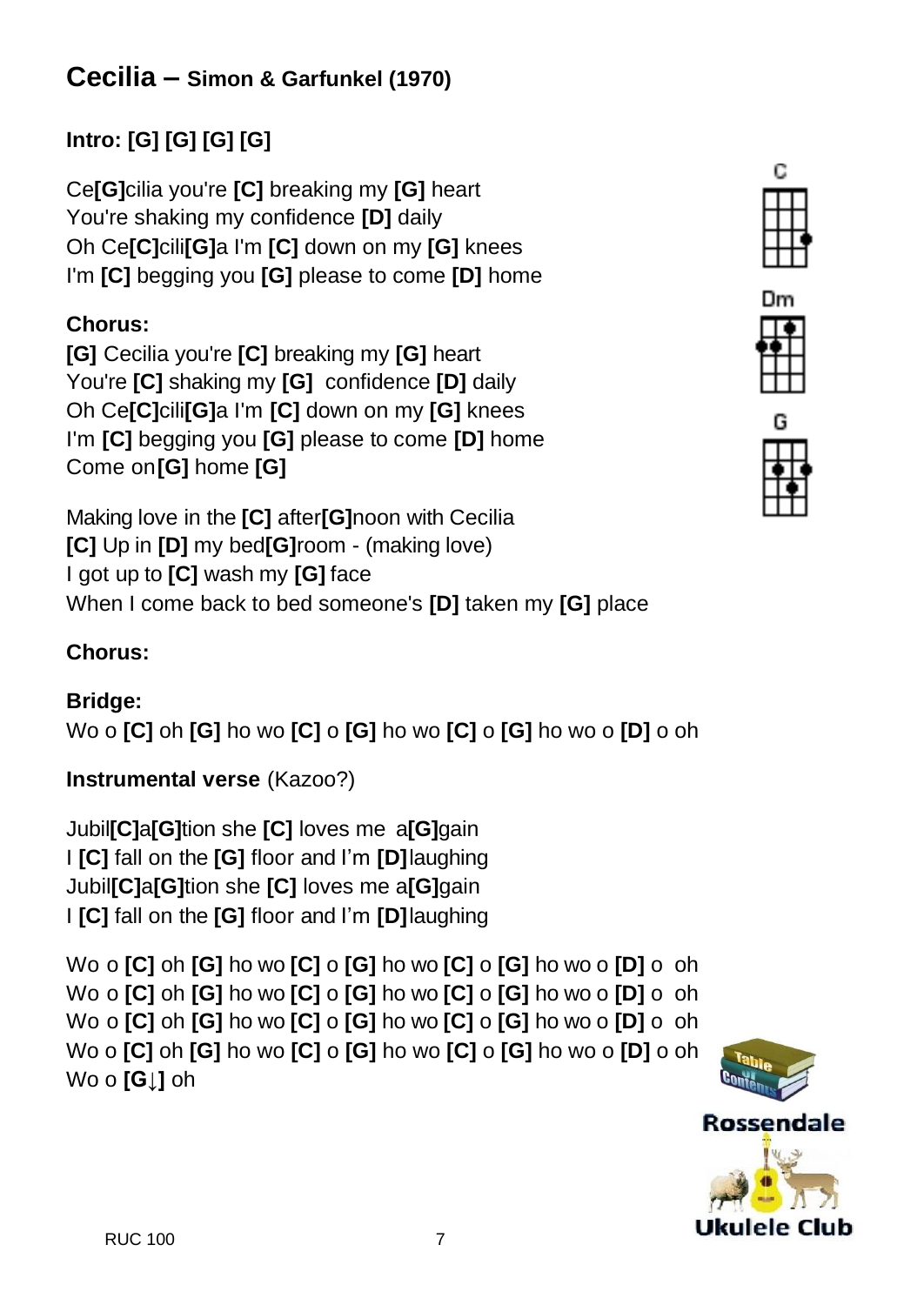**Do You Hear the People Sing – Les Miserables (1985)**





Вĥ









F

Gm

<span id="page-8-0"></span>**[F↓]** Do you **[F]** hear the people sing Singing the **[Bb]** song of angry **[F]** men It is the **[Dm]** music of a **[G]** people who will **[C]** not be slaves again

When the **[F]** beating of your heart Echoes the **[Bb]** beating of the **[F]** drum There is a **[Dm]** life about to **[Gm]** start when to**[C7]**morrow **[F]** comes

**[E]** Will you **[Am]** join in our crusade Who will be **[Em}** strong and stand with me Be**[Dm]**yond the barricade is there a **[Am]** world you long to see Then **[F]** join in the fight that will **[Dm7]** give you the right to be **[G]** free

Do you **[C]** hear the people sing Singing the **[F]** song of angry **[C]** men It is the **[Am]** music of a **[D]** people who will **[G]** not be slaves again

When the **[C]** beating of your heart Echoes the **[F]** beating of the **[C]** drum There is a **[Am]** life about to **[Dm]** start when to**[G]**morrow **[C]** comes

Will you **[Am]** give all you can give so that our **[Em]** Banner may advance Some will **[Dm]** fall and some will live Will you stand **[Am]** up and take the chance The **[F]** blood of the martyrs will **[Dm7]** water the meadows of **[G]** France!

Do you **[C]** hear the people sing Singing the **[F]** song of angry **[C]** men It is the **[Am]** music of a **[D]** people who will **[G]** not be slaves again

When the **[C]** beating of your heart Echoes the **[F]** beating of the **[C]** drum There is a **[Am]** life about to **[Dm]** start When to**[G]**morrow **[C]**comes There is a **[Am]** life about to **[Dm]** start When to**[G7]**morrow **[C↓]** comes **[C↓↓]**

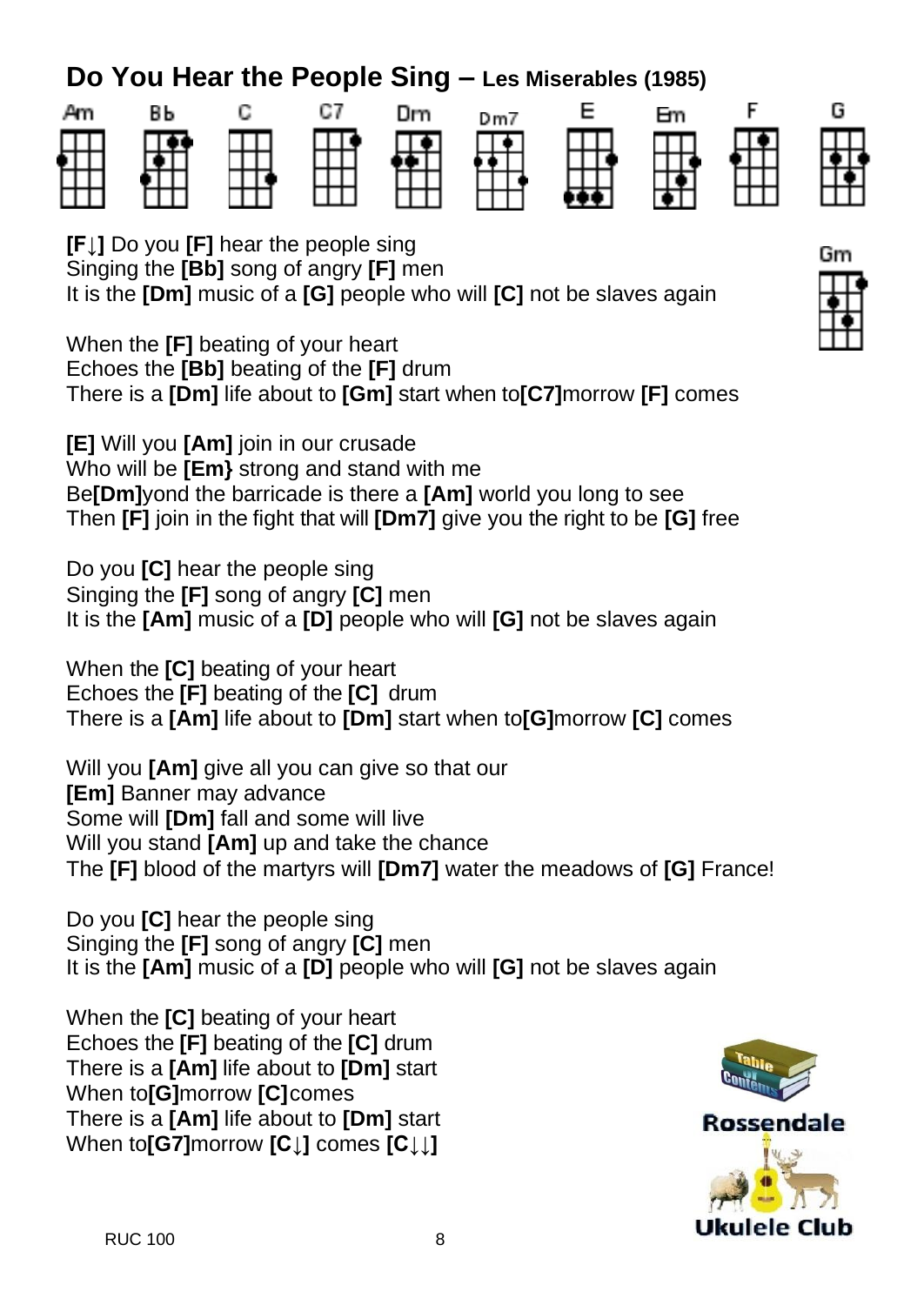# **Fisherman's Blues - The Waterboys (1988)**

# <span id="page-9-0"></span>**Intro: [G] [G] [F] [F] [Am] [Am] [C] [C]**

**[G]** I wish I was a fisherman, **[F]** tumbling on the seas **[Am]** Far away from dry land, and it's **[C]** bitter memories **[G]** Casting out my sweet line with **[F]** abandonment and love **[Am]** No ceiling bearing down on me, save the **[C]** starry sky above

#### **Chorus:**

With light in my **[G]** head, you in my **[F]** arms, **[Am]** woo woo

#### **[G] [G] [F] [F] [Am] [Am] [C] [C] [G] [G] [F] [F] [Am] [Am] [C] [C]**

**[G]** I wish I was the brake man, on a **[F]** hurtling fevered train **[Am]** Crashing headlong into the heartland, like a **[C]** cannon in the rain **[G]** With the beating of the sleepers, and the **[F]** burning of the coal **[Am]** Counting towns flashing by me, in a **[C]** night that's full of soul

#### **Chorus:**

With light in my **[G]** head, you in my **[F]** arms, **[Am]** woo woo

#### **[G] [G] [F] [F] [Am] [Am] [C] [C] [G] [G] [F] [F] [Am] [Am] [C] [C]**

**[G]** Oh I know I will be loosened, **[F]** from bondsthat hold me tight **[Am]** And the chains all hung around me will **[C]** fall away at last **[G]** And on that fine and fateful day I will **[F]** take thee in my arms **[Am]** I will ride on a train, and I will **[C]** be the fisherman

With light in my **[G]** head, you in my **[F]** arms, **[Am]** woo woo **[C]**  With light in my **[G]** head, you in my **[F]** arms, **[Am]** woo woo **[C]**  With light in my **[G]** head, you in my **[F]** arms, **[Am]** woo woo **[C]**  With light in my **[G]** head, you in my **[F]** arms, **[Am]** woo woo **[C] [C↓]**









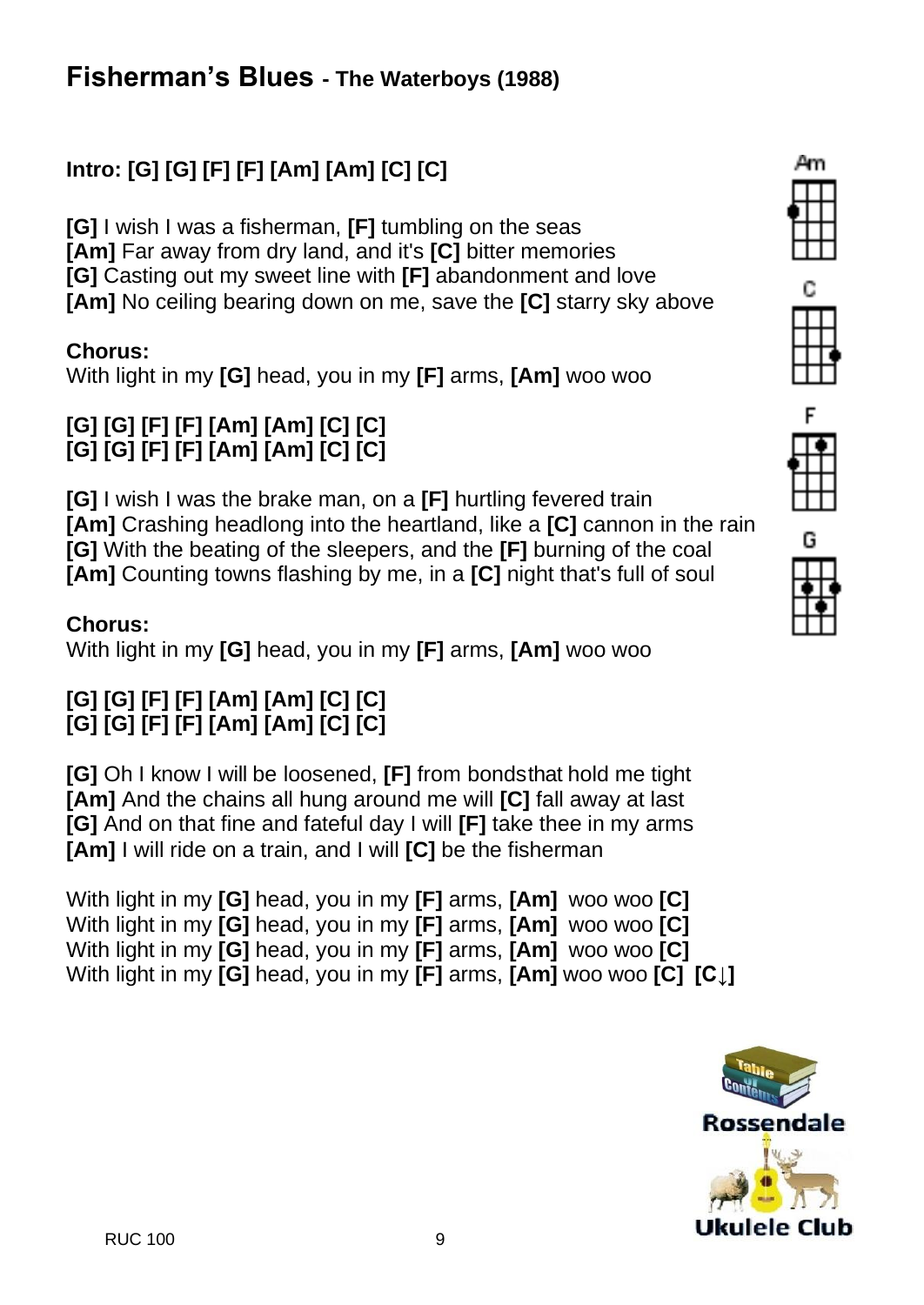# **Good Vibrations – The Beach Boys(1966)**

<span id="page-10-0"></span>**[Dm]** I, I **[Dm]** love the colourful **[C]** clothes she **[C]** wears And the **[Bb]** way the sunlight **[Bb]** plays upon **[A7]** her hair **[A7] [Dm]** I **[Dm]** hear the sound of a **[C]** gentle word **[C]** On the **[Bb]** wind that lifts her **[Bb]** perfume through the **[A7]** air **[C7]**

**[F]** I'm **[Bb]** pickin' up **[F]** good vi**[Bb]**brations

**[F]** She's **[Bb]** giving me **[F]** exci**[Bb]**tations

**[F]** I'm **[Bb]** pickin' up **[F]** good vib**[Bb]**rations

**[F]** She's **[Bb]** giving me **[F]** exci**[Bb]**tations

**[G]** Good **[C]** good **[G7]** good **[C]** good vi**[G]**brat**[C]**ions **[G7] [C] [A]** Good **[D]** good **[A7]** good **[D]** good vi**[A]**brat **[D]**ions **[A7] [D]**

**[Dm]** Close my eyes, **[Dm]** she's somehow **[C]** closer now **[C] [Bb]** Softly smile, I **[Bb]** know she must be **[A7]** kind **[A7] [Dm]** When **[Dm]** I look **[C]** in her eyes **[C]** She goes **[Bb]** with me to a **[Bb]** blo-o-ssom **[A7]** world **[C7]**

**[F]** I'm **[Bb]** pickin' up **[F]** good vi**[Bb]**brations **[F]** She's **[Bb]** giving me **[F]** exci**[Bb]**tations **[F]** I'm **[Bb]** pickin' up **[F]** good vib**[Bb]**rations **[F]** She's **[Bb]** giving me **[F]** exci**[Bb]**tations

**[G]** Good **[C]** good **[G7]** good **[C]** good vi**[G]**brat**[C]**ions **[G7] [C] [A]** Good **[D]** good **[A7]** good **[D]** good vi**[A]**brat **[D]**ions **[A7] [D] [D] [D]** Excit**[A7]**ation**[A7]**s **[D]**

I **[D]** don't know **[G]** where but she **[D7]** sends me **[G]** there **[D]** Ah **[G]** my **[D7]** my **[G]** what a sen**[A]**sation **[D]** Ah **[A7]** my **[D]** my what el**[A]**ations **[D] [A7] [D↓]**….**[E] [F#m] [B7**

**[D]** Gotta keep those lovin' good **[Em]** vibrations a **[A]** happenin' with her **[D]** Gotta keep those lovin' good **[Em]** vibrations a **[A]** happenin' with her **[D]** Gotta keep those lovin' good **[Em]** vibrations a **[A]** happenin' with her **[D]** ……………………..…. **[Em]** …………..…… **[A]** ………..……..**[D]** Ahhh

**[A]** Good **[D]** good **[A7]** good **[D]** good vi**[A]**brat **[D]**ions **[A7] [D] [G]** Good **[C]** good **[G7]** good **[C]** good vi**[G]**brat**[C]**ions **[G7] [C] [F]** Good **[Bb]** good **[F]** good **[Bb]** good vi**[F]**brat**[Bb]**ions **[F] [Bb] [F]** Na na na na na na na na, **[G]** na na na na na na na na **[A]** Na na na na na na na na, **[G]** na na na na na na na na **[G] [C] [G7] [C]**…**[G] [C] [G7] [C]**…**[G↓]**



D7

Dm

**]**













A



F

A7

BЬ



Em





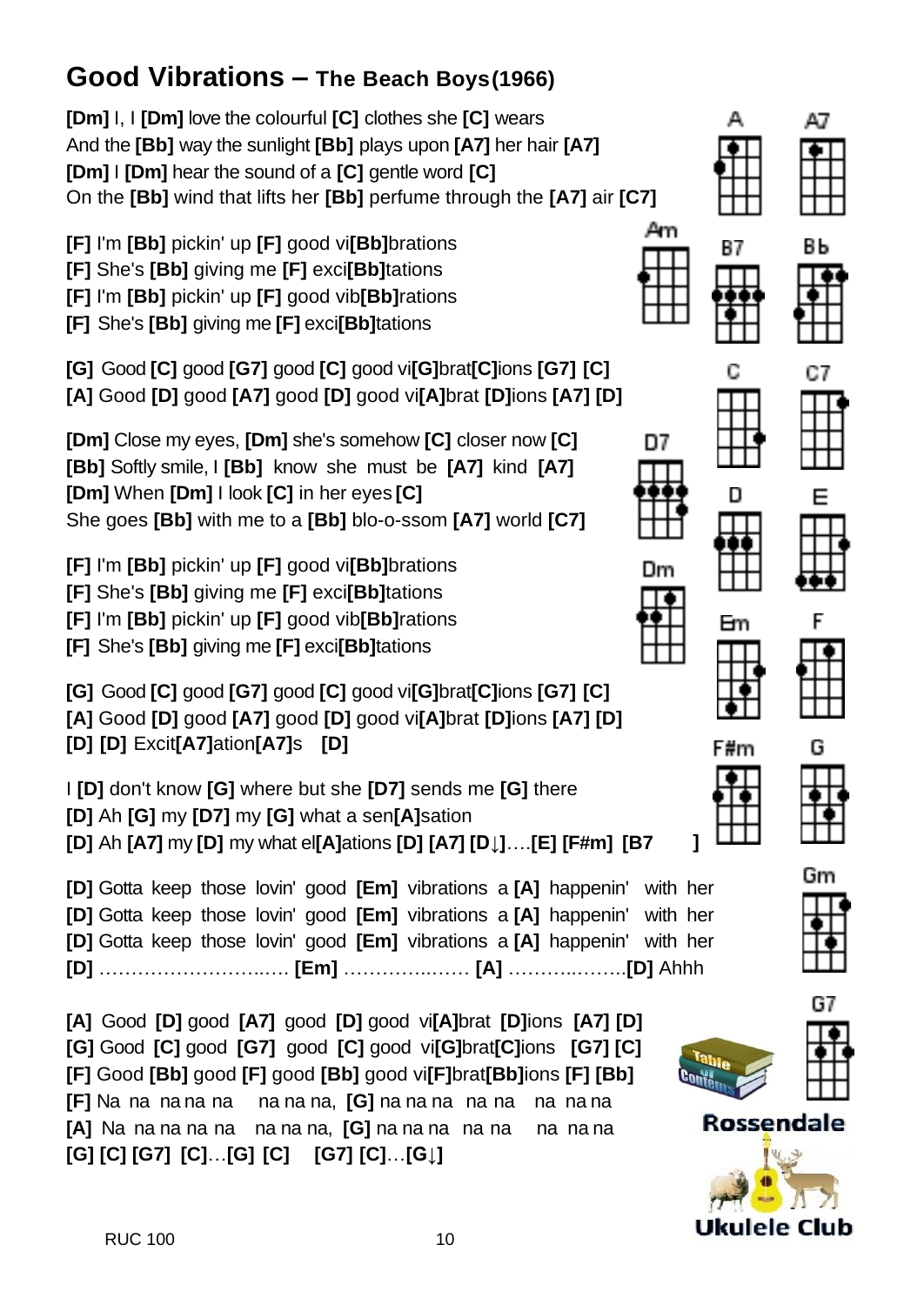# **Hava Nagila - Traditional (First rec 1922)**



<span id="page-11-0"></span>**[C]** Hava nagila, **[C7]** hava nagila **[Fm]** Hava nagila, **[C]** vay-nis-ma-cha **[C]** Hava nagila, **[C7]** hava nagila **[Fm]** Hava nagila, **[C]** vay-nis-ma-cha

**[C]** Hava na-ra-na-na, **[A#m]** hava na-ra-na-na hava na-**[C]**ra-na-na, vay-nis-ma-cha **[C]** Hava na-ra-na-na, **[A#m]** hava na-ra-na-na hava na-**[C]**ra-na-na, vay-nis-ma-cha

**[Fm]** U-ru, u-ru a-chim **[Fm]** Uru achim b'lev sa-may-ach, uru achim b'lev sa-may-ach **[C#]** Uru achim b'lev sa-may-ach, uru achim b'lev sa-me-ach **[C]** Uru achim, **[C7]** Uru achim, **[Fm]** b'lev sa - may – ah

**New faster count in and**

**Repeat from beginning with slow down at [Fm] on last line**

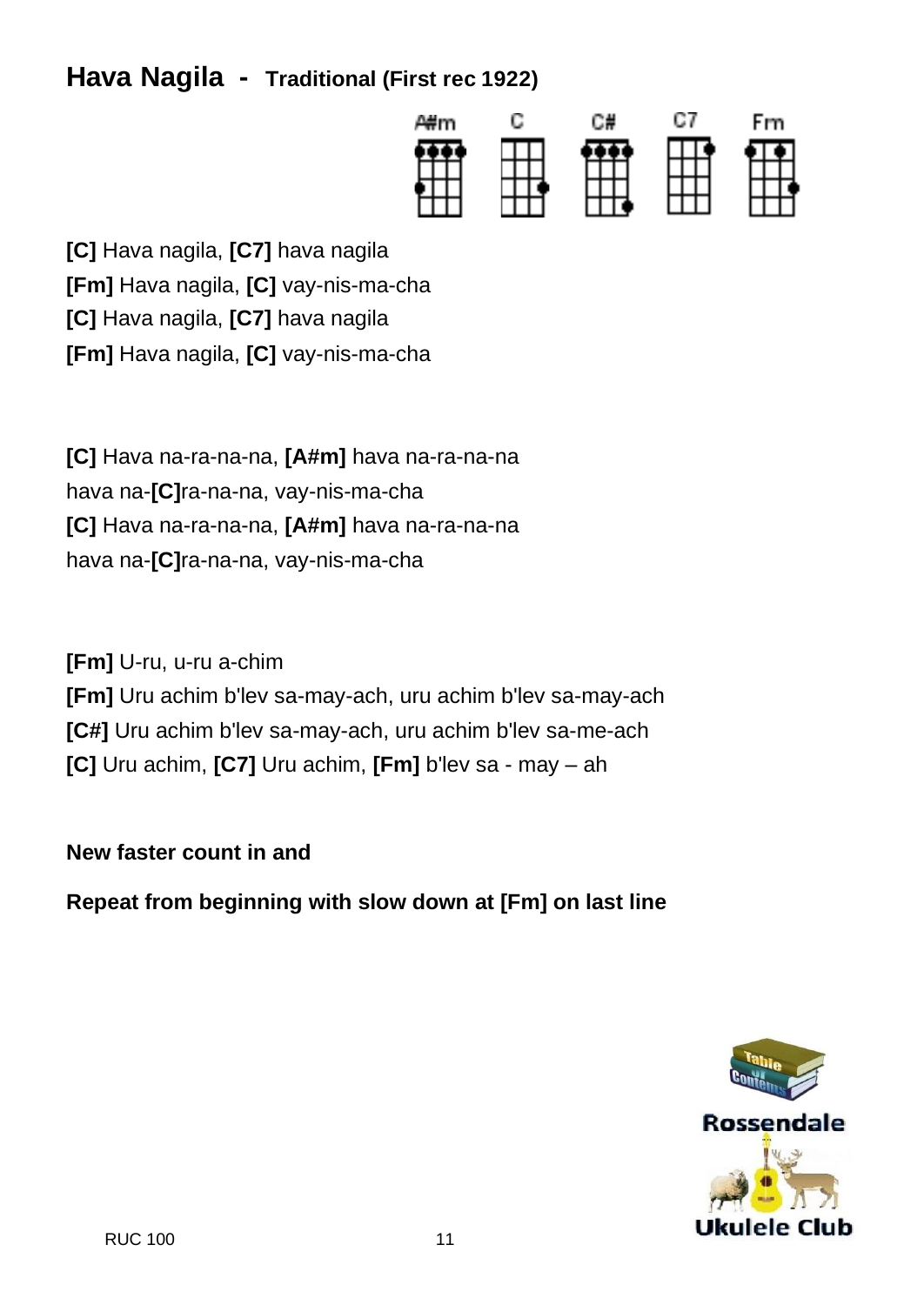# **I Can See Clearly Now – Johnny Nash (1972)**

# <span id="page-12-0"></span>**Intro: [C] [G] [G]**

**[D]** I can see **[G]** clearly now, the **[D]** rain is gone. **[D]** I can see **[G]** all obstacles **[A]** in my way.

**[D]** Gone are the **[G]** dark clouds that **[D]** made me blind,

It's gonna be a **[C]** bright (bright), **[G]** bright (bright), Sun-Shiny **[D]** day. It's gonna be a **[C]** bright (bright), **[G]** bright (bright), Sun-Shiny **[D]** day.

**[D]** Yes, I can **[G]** make it now, the **[D]** pain is gone. **[D]** All of the **[G]** bad feelings have **[A]** disappeared. **[D]** Here is the **[G]** rainbow I've been **[D]** prayin' for.

It's gonna be a **[C]** bright (bright), **[G]** bright (bright), Sun-Shiny **[D]** day.

**[F]** Look all around, there's nothin' but **[C]** blue skies. **[F]** Look straight ahead, nothin' but **[A]** blue skies.

#### **[C#m] /// [G]/// [C#m]/// [G]/// [C]/// [Bm]/// [A]/// [A]///**

**[D]** I can see **[G]** clearly now, the **[D]** rain is gone.

**[D]** I can see **[G]** all obstacles **[A]** in my way.

**[D]** Here is the **[G]** rainbow I have been **[D]** prayin' for.

It's gonna be a **[C]** bright (bright), **[G]** bright (bright), Sun-Shiny **[D]** day. It's gonna be a **[C]** bright (bright), **[G]** bright (bright), Sun-Shiny **[D]** day. It's gonna be a **[C]** bright (bright), **[G]** bright (bright), Sun-Shiny **[D]** day.













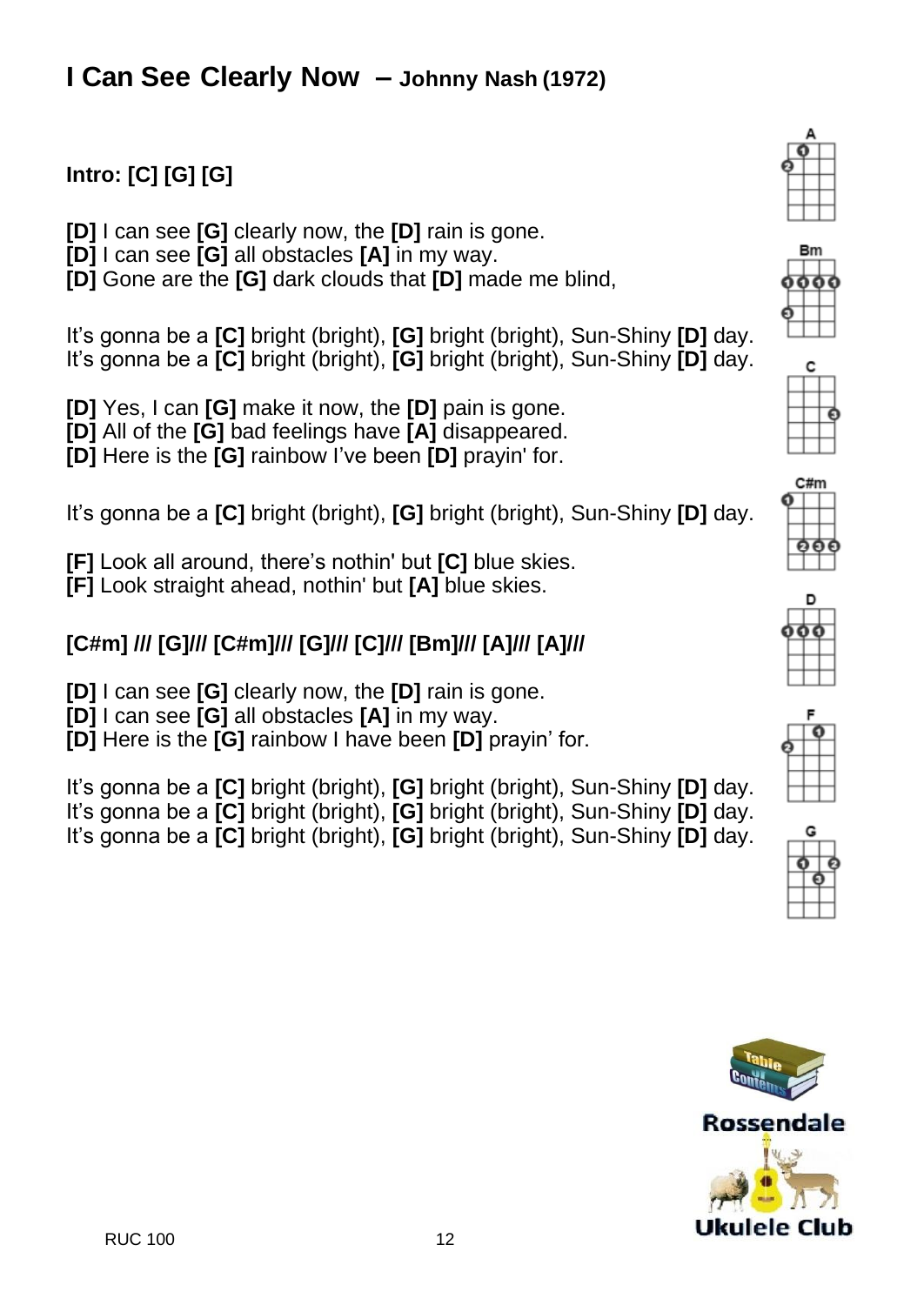# **I Think We're Alone Now - Tiffany (1987)**

# <span id="page-13-0"></span>**Intro: [C] [Em] [Am] [F] [G7]**

**[C]** Children **[Em]** behave **[Am]** That's what they **[F]** say when we're to- **[G7]**gether **[C]** And watch how you **[Em]** play **[Am]** they don't under **[F]** stand And **[G7]** so we're **[Em]** running just as fast as we **[C]** can **[Em]** Holding on to one another's **[C]** hands **[Bb]** Trying to get away into the night And then you **[G7]** put your arms around me and we tumble to the ground and then you **[C]** say

#### **Chorus:**

**[C]** I think we're **[G]** alone now There **[Am]** doesn't seemto be **[F]** anyone around **[C]** I think we're **[G]** alone now The **[Am]** beating of our hearts is the **[F]** only sound

# **[C] [C] [C] [C] [C]**

**[C]** Look at the **[Em]** way **[Am]** we gotta **[F]** hide what we're **[G7]** doing **[C]** Cause what would they **[Em]** say **[Am]** if they ever **[F]** knew? And **[G7]** so we're **[Em]** running just as fast as we **[C]** can **[Em]** Holding on to one another's **[C]** hands **[Bb]** Trying to get away into the night And then you **[G7]** put your arms around me and we tumble to the ground and then you **[C]** say

# **Chorus x 2**

# **[C] [C] [C] [C] [C]**

And **[G7]** so we're **[Em]** running just as fast as we **[C]** can **[Em]** Holding on to one another's **[C]** hands **[Bb]** Trying to get away into the night And then you **[G7]** put your arms around me and we tumble to the ground and then you **[C]** say

# **Chorus x 2 finish on [C] [C↓]**

















RUC 100 13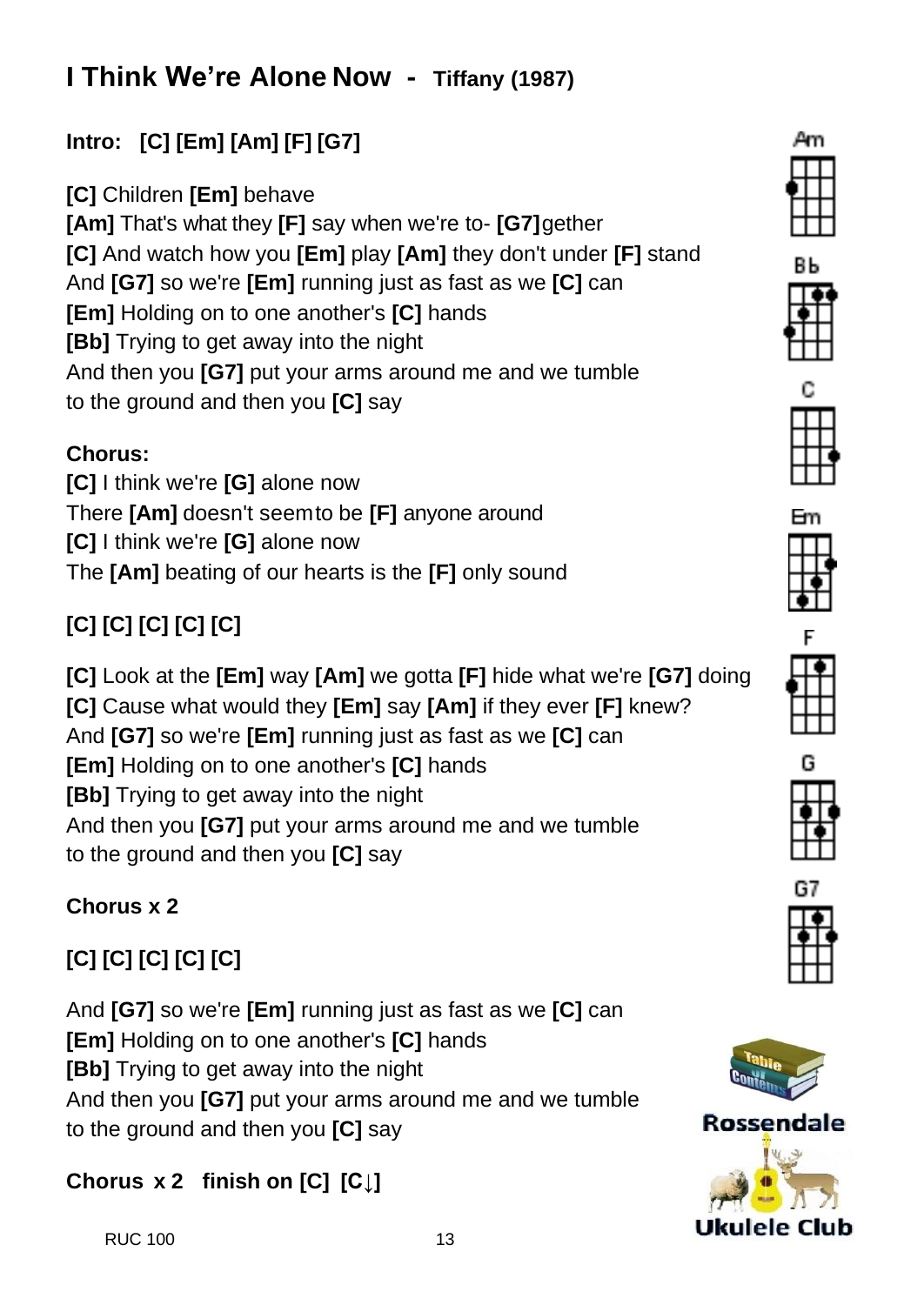# **I Want to Break Free - Queen (1984)**

# <span id="page-14-0"></span>**[G] [G] [G] [G] [G] [G] [G] [G] [G] [G↓]**

I want to break **[G]** free I want to break **[G]** free I want to break **[G]** free from your lies You're so self satisfied I don't **[C]** need you I've got to break **[G]** free God **[D]** knows, God **[C]** knows I want to break **[G]** free **[G↓]**

I've fallen in **[G]** love I've fallen in **[G]** love for the first time And this time I **[G]** know it's for **[C]** real I've fallen in **[G]**love God **[D]** knows **[C]** God knows I've fallen in **[G]** love

# **[C↓] [G↓] [C↓] [G↓] [C↓]**

It's **[D]** strange but it's **[C]** true Hey I **[D]** can't get over the way you **[C]** love me like you do But I **[Em]** have to be sure When I **[Asus4]** walk out that **[A]** door Oh **[C]** how I **[D]** want to be **[Em]** free (baby) **[D]** Oh **[C]** how I **[D]** want to be **[Em]** free **[D]** Oh **[C]** how I **[D]** want to **[G]** break free **[G↓]**

# **Kazoo**

I've fallen in **[G]** love I've fallen in **[G]** love for the first time And this time I **[G]** know it's for**[C]** real I've fallen in **[G]** love God **[D]** knows **[C]** God knows I've fallen in **[G↓]** love

# **[G] [G] [G] [G] [G] [G] [G] [G] [G] [G↓]**

But life still goes **[G]**on I can't get used to living without, living without, Living without you by my **[C]** side. I don't want to live **[G]** alone (hey) God **[D]** knows **[C]** got to make it on my **[G]**own

So baby can't you **[D]** see I've **[C]** got to break **[G]** free **[G↓]** I've got to break free **[G]** I want to break freeyeah **[G] [G] [G] [G]** I want, I want, I want,

I want to bre  $-$  e  $-$  a  $-$  a  $-$  a  $-$  ak free **[G]** [G<sub><sup>1</sub>]</sup></sub>













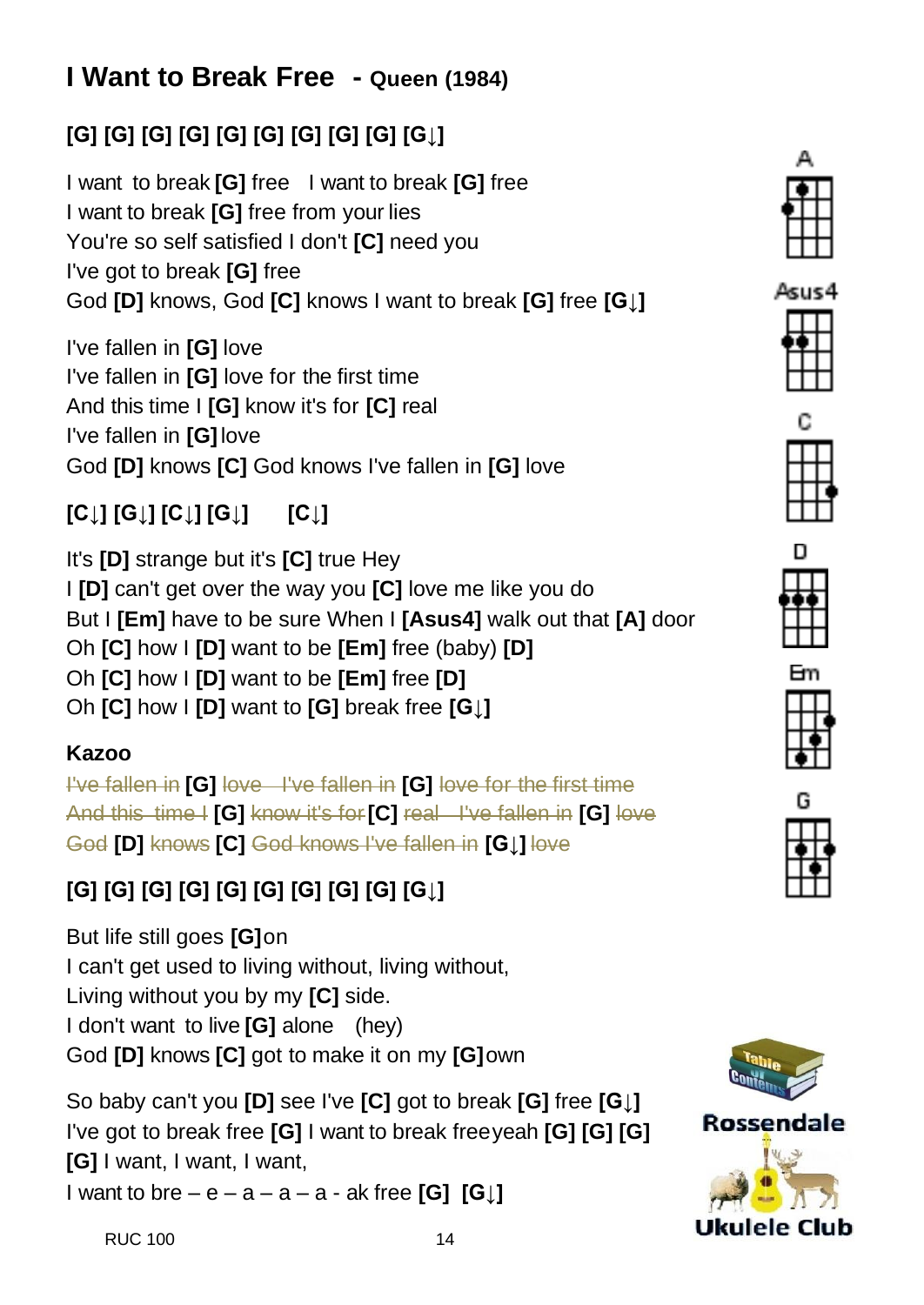# **Kiss the Girl - Ashley Tisdale** (Little Mermaid) **(2006)**

<span id="page-15-0"></span>**[C]** There you see her. Sitting there across the way **[F]** She don't got a lot to say But there's something **[C]** about her And you **[G]** don't know why But you're **[F]** dying to try You wanna **[C]** kiss girl.

**[C]** Yes, you want her, Look at her, you know you do **[F]** It's possible she wants you too There's one way to **[C]** ask her It don't **[G]** take a word, not a **[F]** single word Go on and **[C]** kiss the girl **(kiss the girl)**

**[Am]** Shalalalala **[F]** My oh my looks like the **[C]** boy's too shy Ain't gonna **[G]** kiss the girl **[Am]** Shalalalala **[F]** Ain't that sad It's such a **[G]** shame too bad,**[G]**  You're gonna **[C]** miss the girl Go on and kiss the girl

**[C]** Nows your moment, Floating in a blue lagoon **[F]** Boy, you better do it soon The time will be **[C]** better, She don't **[G]** say a word And she won't **[F]** say a word Until you **[C]** kiss the girl **(kiss the girl)**

**[Am]** Shalalalala **[F]** My oh my looks like the **[C]** boy's too shy Ain't gonna **[G]** kiss the girl **[Am]** Shalalalala **[F]** ain't that sad It's such a **[G]** shame too bad **[G]** You're gonna **[C]** miss the girl

**[Am]** Shalalalala **[F]** Don't be scared **[C]** You better be prepared Go on and **[G]** kiss the girl **[Am]** Shalalalala **[F]** Don't stop now **[G]** Don't try to hide it how You wanna **[C]** kiss the girl Go on and kiss the girl **[Am]**

Shalalalala **[F]** My oh my looks like the **[C]** boy's too shy Ain't gonna **[G]** kiss the girl **[Am]** Shalalalala **[F]** ain't that sad it's such a **[G]** shame too bad,you're gonna **[C]** miss the girl Shalalalala Shalalalala Go on and **[C↓]** kiss thegirl









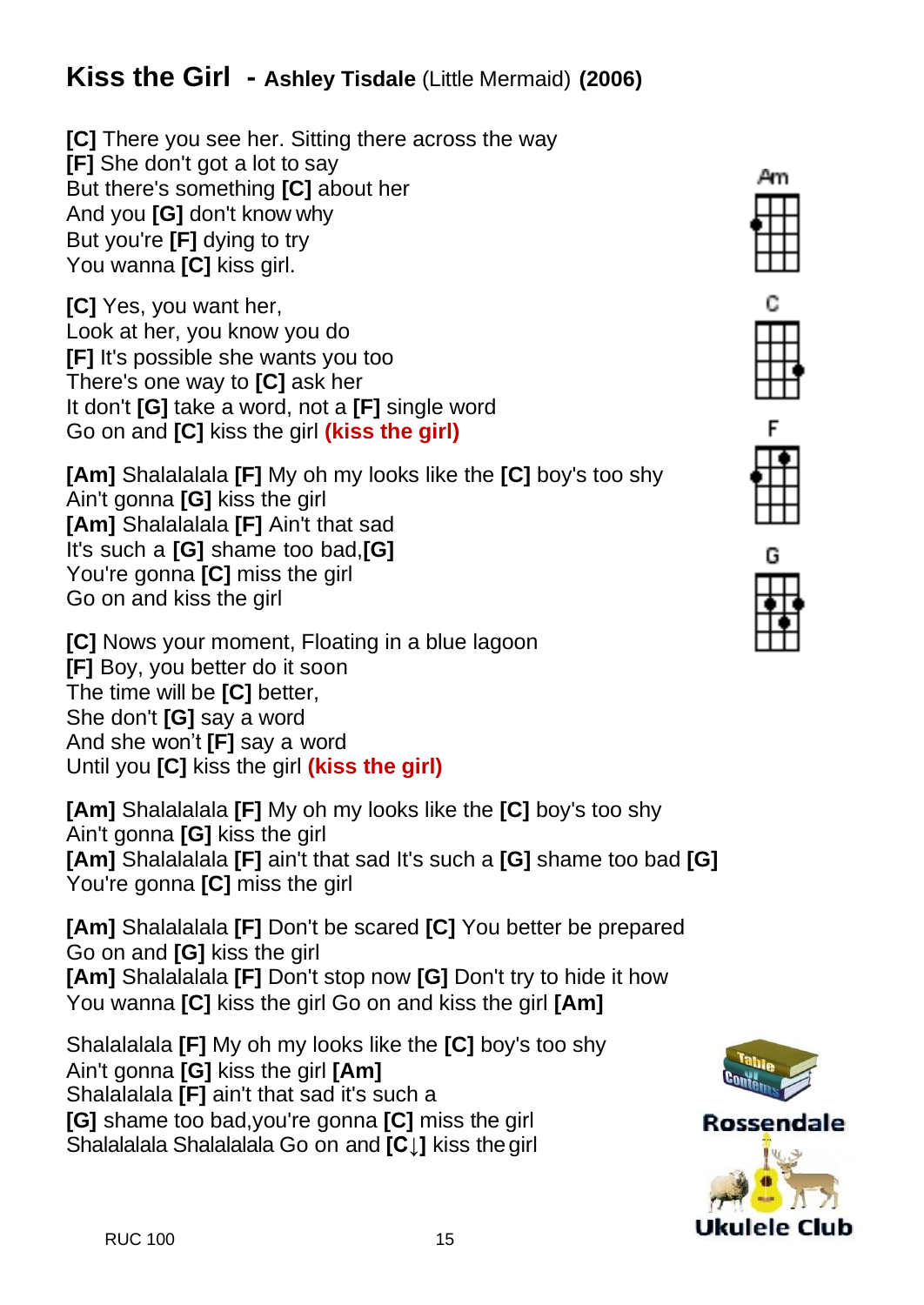# **Mr. Tambourine Man - Bob Dylan/The Byrds (1965)**



<span id="page-16-0"></span>**[F]** Hey Mr **[G7]** Tambourine Man **[C]** play a song for **[F]** me I'm not **[C]** sleepy and there **[F]** ain't no **[Dm]** place I'm **[G7]** going to **[G7] [F]** Hey Mr **[G7]** Tambourine Man **[C]** play a song for **[F]** me In the **[C]** jingle jangle **[F]** morning I'll come **[G7]** followin' **[C]** you **[C]**

**[F]** Take me for a **[G7]** trip upon your **[C]** magic swirlin' **[F]** ship All my **[C]** senses have been **[F]** stripped and my **[C]** hands can't feel to **[F]** grip And my **[C]** toes too numb to **[F]** step Wait **[C]** only for my **[Dm]** boot heels to be **[G7]** wanderin' **[G7]** I'm **[F]** ready to go **[G7]** anywhere I'm **[C]** ready for to **[F]** fade In**[C]**to my own pa**[F]**rade cast your **[C]** dancing spell my **[F]** way I **[Dm]** promise to go **[G7]** under it **[G7]**

**[F]** Hey Mr **[G7]** Tambourine Man **[C]** play a song for **[F]** me I'm not **[C]** sleepy and there **[F]** ain't no **[Dm]** place I'm **[G7]** going to **[G7] [F]** Hey Mr **[G7]** Tambourine Man **[C]** play a song for **[F]**me In the **[C]** jingle jangle **[F]** morning I'll come **[G7]** followin' **[C]** you **[C]**

(Kazoo) **[C] [G7] [C] [G7] E String** | - 3 - 5 3 1 0 - - - - - - - - 3 - 5 3 1 0 - - - - - - - **C String** | 0 - 0 - - - - 2 2 0 2 0 0 2 0 - 0 - - - - 2 2 0 2 0 0 2

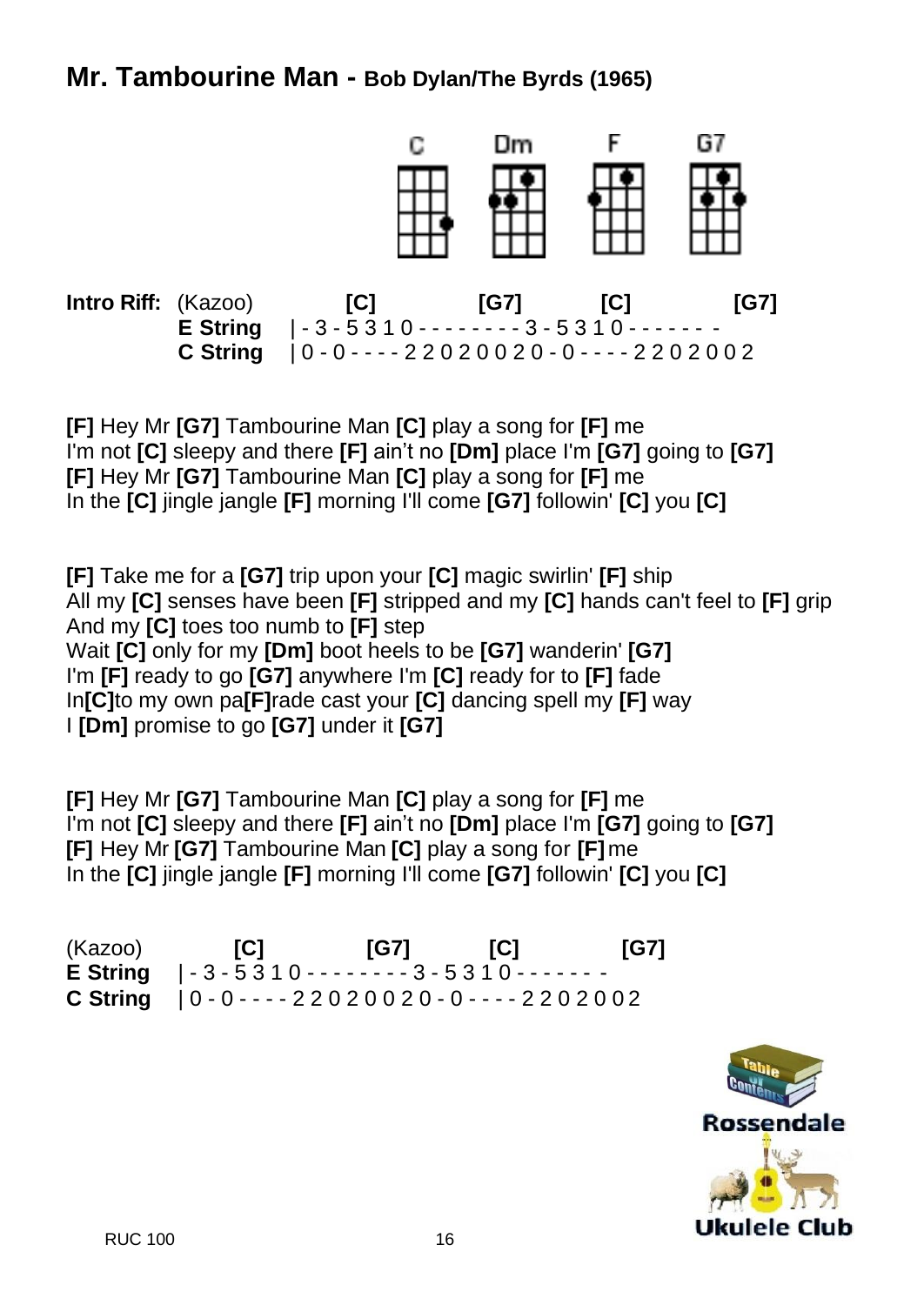# **Next to Me – Emili Sandé (2012)**

<span id="page-17-0"></span>**Intro: [Am↓↓↑↓] [Am↑↓] [G↓↓] [C↓↑↓↑] [C↓↓↓↓] x 2**

**[Am]** You won't find him drinking **[G]** at the **[C]**table **[Am]** Rolling dice and staying **[G]** out til **[C]** 3 **[Am]** You won't ever find him **[G]** being un**[C]**faithful You will **[Am]**find him, you'll find him **[G]** next to **[C]** me

**[Am]** You won't find him trying to **[G]** chase the **[C]** devil For **[Am]** money fame power **[G]** out of **[C]** grief **[Am]** You won't ever find him **[G]** where the **[C]** rest go You will **[Am]** find him, you'll find him **[G]** next to **[C]** me



**[Am]** Next to me **[G]** oo **[C]** ooh Next to **[Am]** me **[G]** oo **[C]** ooh Next to **[Am]** me **[G]** oo **[C]** ooh You'll **[Am]** find him, you'll find him **[G]** next to **[C]** me

**[Am]** When the moneys spent and all my **[G]** friends have **[C]** vanished And I can't **[Am]** seem to find no help or **[G]** love for **[C]** free I know **[Am]** there's no need for **[G]** me to **[C]** panic Cause I'll **[Am]** find him, I'll find him **[G]** next to **[C]** me

**[Am]** When the skies are grey and all the **[G]** doors are **[C]** closing And the **[Am]** rising pressure makes **[G]** it **[**hard to **C]** breathe **[Am]** When all I need's a helping hand to stop **[G]** the **[C]** tears from falling I will **[Am]** find him, I'll find him **[G]** next to **[C]** me

**[Am]** Next to me **[G]** oo **[C]** ooh Next to **[Am]** me **[G]** oo **[C]** ooh Next to **[Am]** me **[G]** oo **[C]** ooh I will **[Am]** find him, I'll find him **[G]** next to **[C]** me

**[Am]** When the end has come and buildings **[G]** falling **[C]** down fast When we **[Am]** spoilt the land and dried up **[G]** all the **[C]** sea **[Am]** When everyone has lost their **[G]** heads **[C]** around us You will **[Am]** find him, you'll find him **[G]** next to **[C]** me

**[Am]** Next to me **[G]** oo **[C]** ooh Next to **[Am]** me **[G]** oo **[C]** ooh Next to **[Am]** me **[G]** oo **[C]** ooh You will **[Am]** find him, you'll find him **[G]** next to **[C]** me

**[Am]** Next to me **[G]** oo **[C]** ooh Next to **[Am]** me **[G]** oo **[C]** ooh Next to **[Am]** me **[G]** oo **[C]** ooh You will **[Am]** find him, you'll find him **[G]** next to **[C]** me **[C↓↓]**

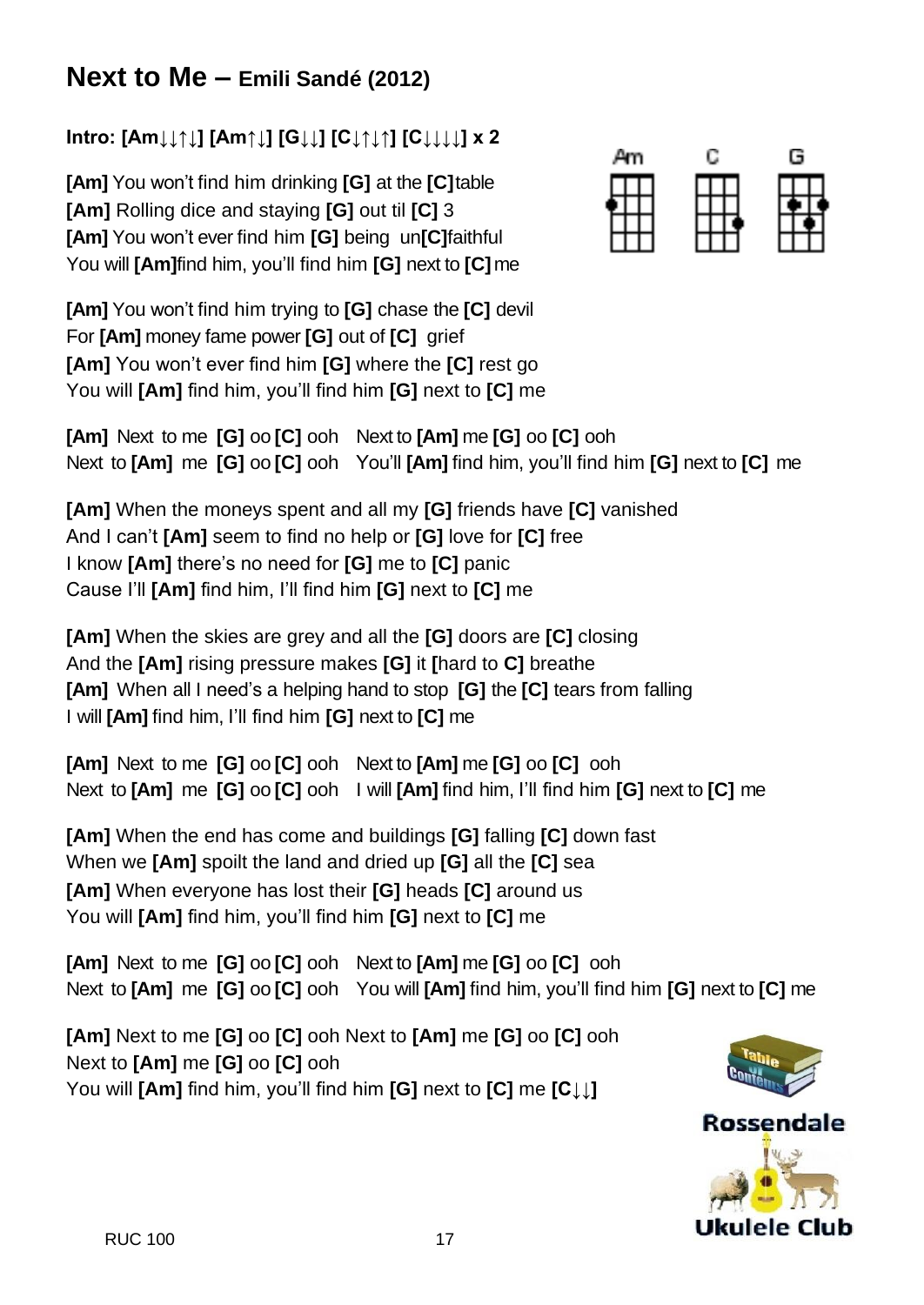# **Oom Pah Pah - from Oliver (1968)**

#### <span id="page-18-0"></span>**Intro: [G] [G] [G] [G]**

**[G]** There's a little ditty they're **[C]** singin' in the city, Es**[D7]**pecially when they've been on the **[C]** gin or the **[D]**beer. **[G]** If you've got the patience, your **[C]** own imaginations Will **[D7]** tell you just **[C]** exactly what **[G]** you want to hear

#### **Chorus:**

**[G]** Oom-pah-pah! **[Em]** Oom-pah-pah! **[C]** That's how it **[Am]** goes, **[D7]** Oom-pah-pah! **[Am]** Oom-pah-pah! **[G]** Ev'ryone **[D]** knows

**[G]** They all suppose what they **[C]** want to sup**[Am]**pose

**[D7]** When they hear **[Am]** Oom-pah -- **[G]** pah!

**[G]** Mister Percy Snodgrass would **[C]** often have the odd glass But **[D7]** never when he thought any **[C]** body could **[D]** see. **[G]** Secretly he'd buy it and **[C]** drink it on the quiet, And **[D7]** dream he was an **[C]** Earl with a **[G]** girl on each knee!

#### **Chorus:**

**[G]** Oom-pah-pah! **[Em]** Oom-pah-pah! **[C]** That's how it **[Am]** goes,

**[D7]** Oom-pah-pah! **[Am]** Oom-pah-pah! **[G]** Ev'ryone **[D]** knows

**[G]** What is the cause of his **[C]** red shiny **[Am]** nose?

**[D7]** Could it be **[Am]** Oom-pah - **[G]** pah?

**[G]** What is the cause of his **[C]** red shiny **[Am]** nose?

**[D7]** Could it be **[Am]** Oom-pah - **[G]** pah?

**[G]** Pretty little Sally goes **[C]** walkin' down the alley,

Dis**[D7]**plays her pretty ankles for **[C]** all of the **[D]** men.

**[G]** They could see her garters, but **[C]** not for free and gratis An **[D7]** inch or two, and **[C]** then she knows **[G]** when to say when!

#### **Chorus:**

**[G]** Oom-pah-pah! **[Em]** Oom-pah-pah! **[C]** That's how it **[Am]** goes, **[D7]** Oom-pah-pah! **[Am]** Oom-pah-pah! **[G]** Ev'ryone **[D]** knows **[G]** Whether it's hidden, or **[C]** whether it **[Am]** shows **[D7]** It's the same, **[Am]** Oom-pah- **[G]** pah!

**[G]** She was from the country, but **[C]** now she's up a gum-tree She **[D7]** let a feller feed 'er, and **[C]** lead 'er**[D]** a-long. **[G]** What's the good of cryin'? She's **[C]** made a bed to lie in. She's **[D7]** glad to bring a **[C]** coin in, and **[G]** join in this song!

#### **Chorus:**

**[G]** Oom-pah-pah! **[Em]** Oom-pah-pah! **[C]** That's how it **[Am]** goes, **[D7]** Oom-pah-pah! **[Am]** Oom-pah-pah! **[G]** Ev'ryone **[D]** knows **[G]** She is no longer the **[C]** same blushin' **[Am]** rose **[D7]** Ever since **[C]** OOOMM!- **[Am]** pah - **[G]** pah!

#### **Half sing first verse while other half sings chorus**

**Finale: All sing chorus with big finish**













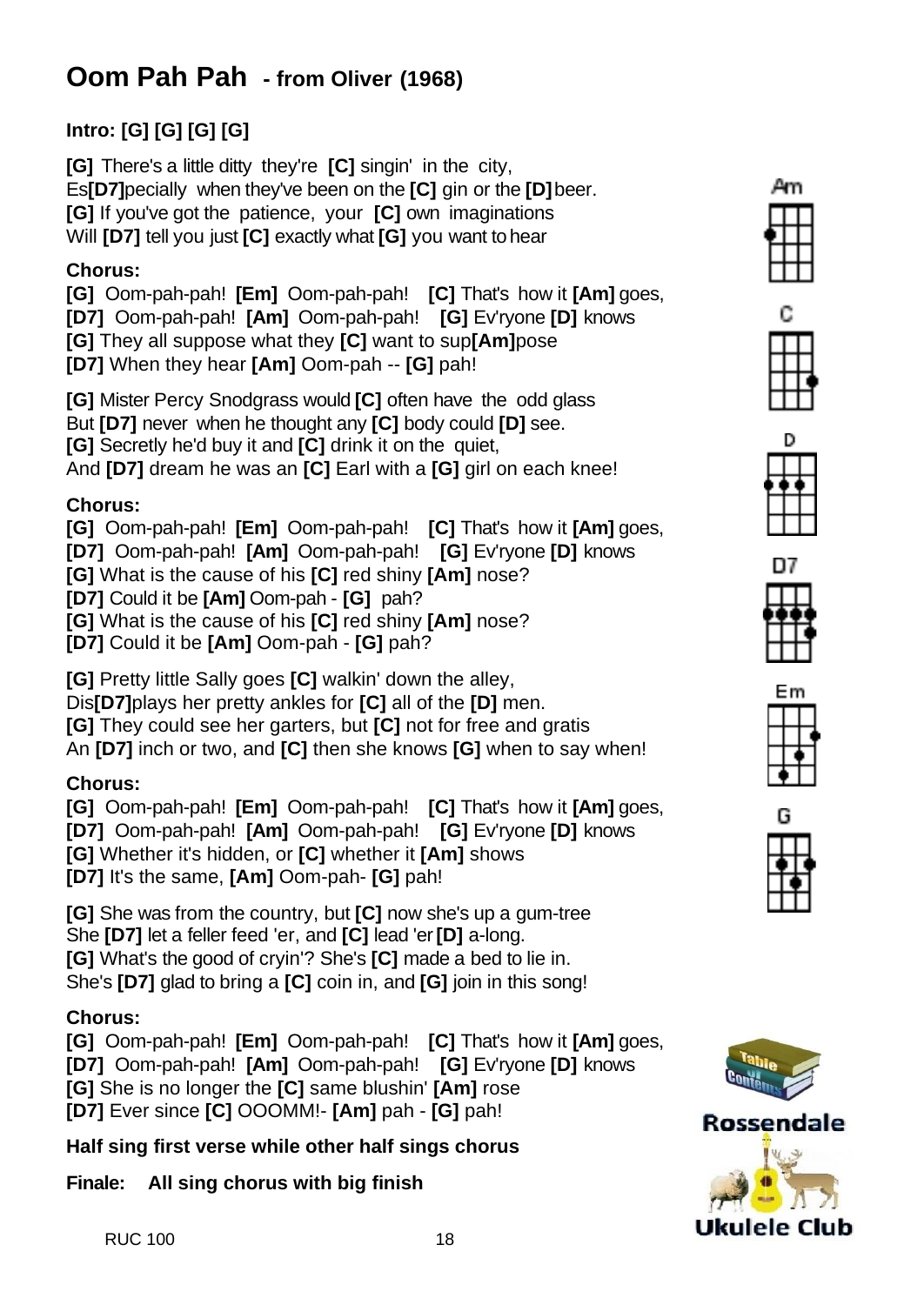# **Putting on the Style - Lonnie Donegan (1957)**

# <span id="page-19-0"></span>**Intro: [C] [C] [C] [C]**

**[C]** Sweet sixteen goes to church just to see the **[G7]** boys Laughs and screams and giggles at every little **[C]** noise Turns her face a little and **[C7]** turns her head a**[F]**while But **[G7↓]** everybody knows she's only **[G7]** putting on the **[C]** style

#### **Chorus:**

**[C]** Putting on the agony, putting on the **[G7]** style That's what all the young folks are doing all the **[C]** while And as I look around me, I **[C7]** sometimes have to **[F]** smile **[G7]** Seeing all the young folks putting on the **[C]** style. **[C] [C] [C]**

**[C]** Young man in his hot-rod car, driving like he's **[G7]** mad With a pair of yellow gloves he's borrowed from his **[C]** dad He makes it roar so lively just to **[C7]** see his girlfriend **[F]** smile But **[G7↓]** she knows he's oh.oh.only **[G7]** putting on the **[C]** style

#### **Chorus**

**[C]** Preacher in the pulpit roars with all his **[G7]** might Singing 'Glory Hallelujah' puts the folks all in a **[C]** fright Now you might think it's Satan that's **[C7]** coming down the **[F]** aisle But it's **[G7↓]** only our poor preacher **[G7]** putting on his **[C]** style

#### **Chorus**

**Instrumental Chorus** (Banjo style)

#### **Outro:**

Putting on the **[C]** sty..**[C]..**le **[C] [G7↓] [C↓] [C]** Putting on the agony, putting on the **[G7]** style That's what all the young folks are doing all the **[C]** while And as I look around me, I **[C7]** sometimes have to **[F]** smile **[G7]** Seeing all the young folks











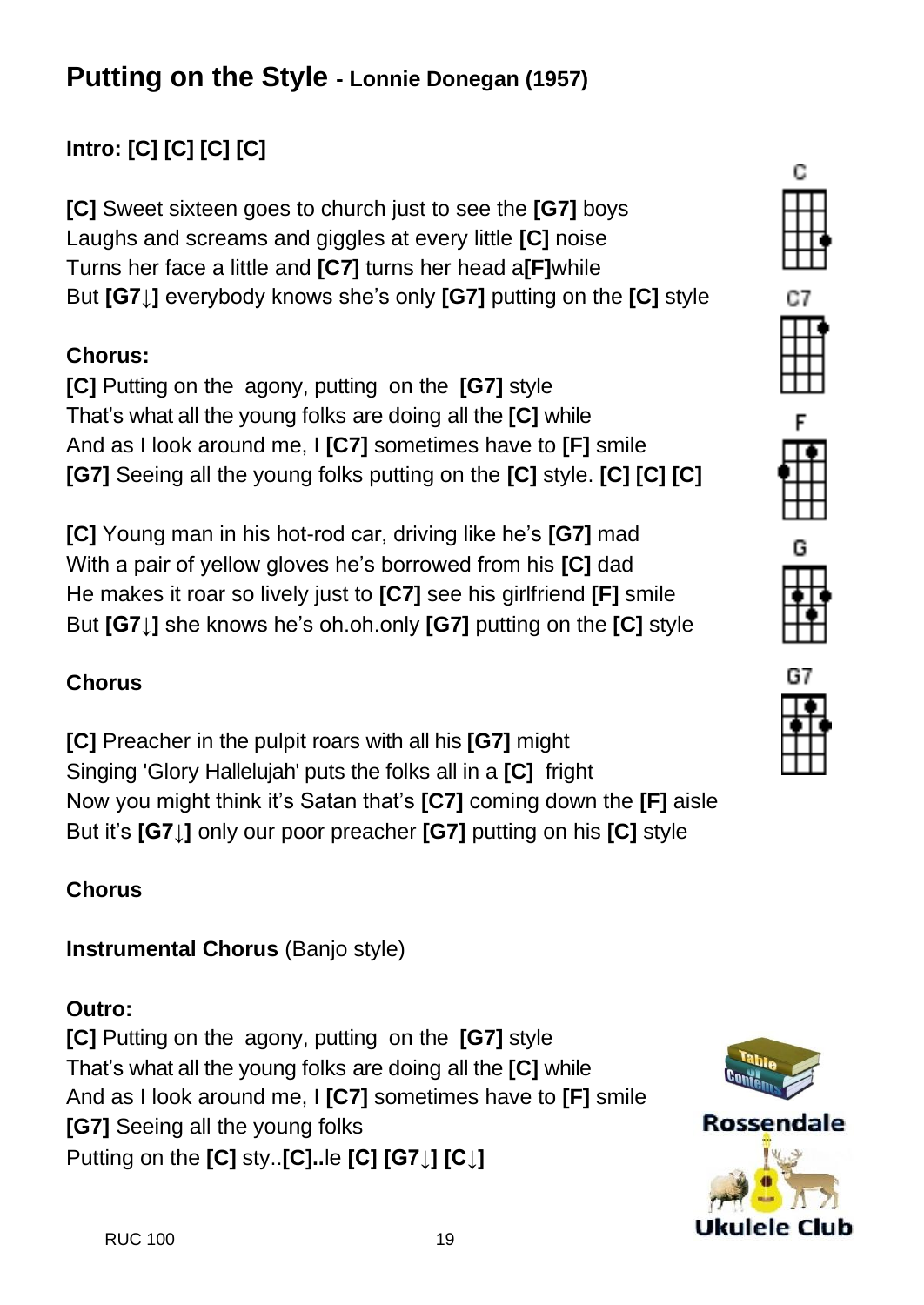# **Rehab - Amy Winehouse (2006)**

#### <span id="page-20-0"></span>**Chorus:**

**[C7]** They tried to make me go to rehab I said no no no Yes I've been black but when I come back you'll know know know

**[G7]** I ain't got the time and if my **[F7]** daddy thinks I'm fine

He's **[C7]** tried to make me go to **[F7]** rehab I won't **[C7]** go go go

**[Em]** I'd rather be at home with **[Am]** Ray **[F]** I ain't got seventy **[Fm]** days Cos there's **[Em]** nothing nothing you can **[Am]** teach me **[F]** That I can't learn from Mr Hathaway **[G7]** I didn't get a lot in class but I **[F7]** know it don't come in a shot glass

#### **Chorus:**

**[Em]** The man said why you think you **[Am]** here **[F]** I said I got no **[Fm]** idea I'm **[Em]** gonna I'm gonna lose my **[Am]** baby **[F]** So I always keep a **[Ab]** bottle near **[G7]** He said I just think you're depressed, **[F7]** Kiss me, yeah baby and the rest

**[C7]** They tried to make me go to rehab I said no no no Yes I've been black but when I come back you'll know know know

**[Em]** I don't ever want to drink **[Am]** again **[F]** I just, oohI just **[Fm]** need a friend **[Em]** I'm not gonna spend **[Am]** ten weeks And have **[F]** everyone think I'm on the mend **[G7]** And it's not just my pride **[F7]** it's just 'til these tears have dried

**Chorus:** Abrupt ending













| п<br>Ĉ |  |  |  |  |
|--------|--|--|--|--|
|        |  |  |  |  |
|        |  |  |  |  |
|        |  |  |  |  |

1 | 1 |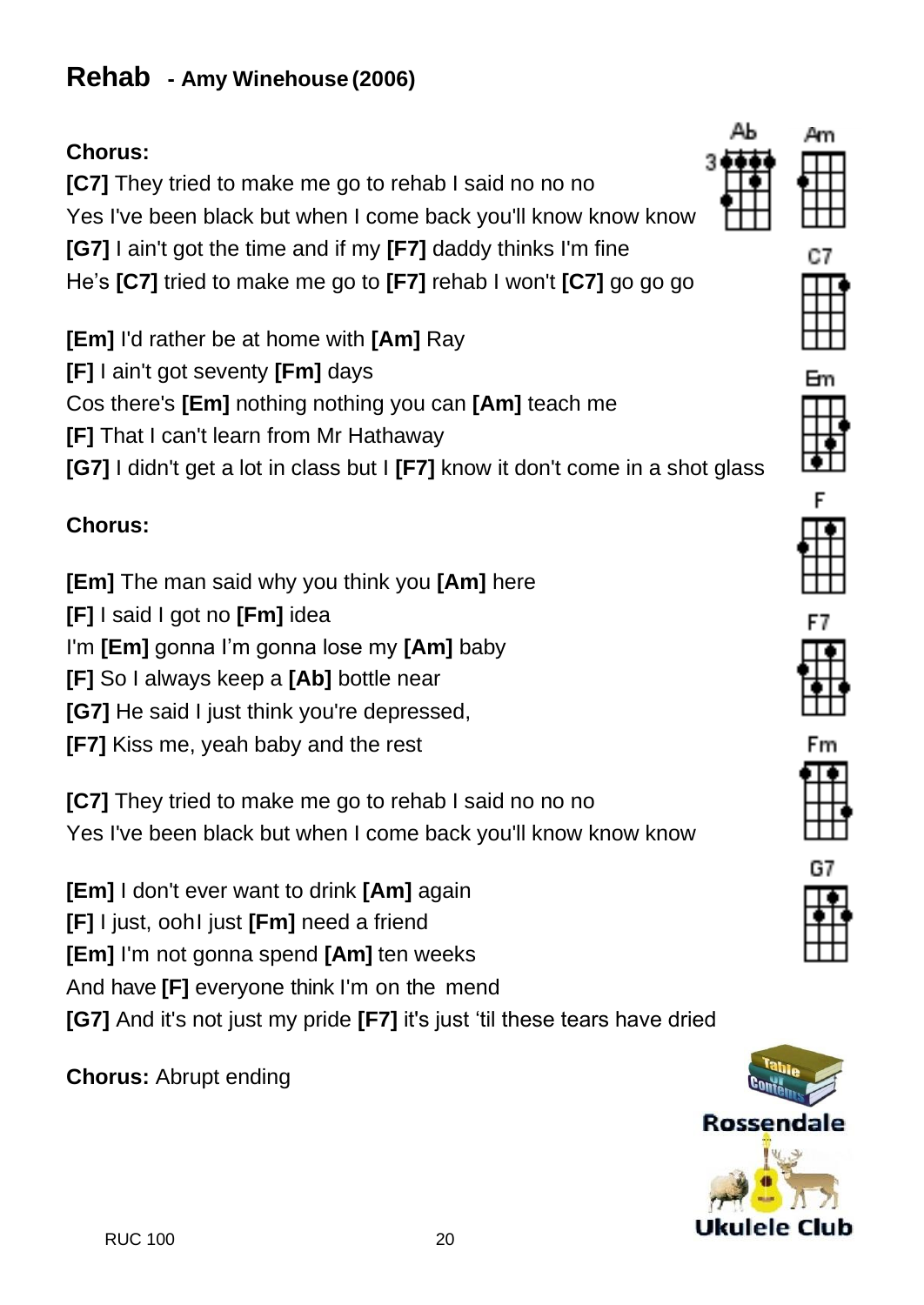# <span id="page-21-0"></span>**Rock Around the Clock - Bill Hayley and the Comets (1954)**

**[G**<sup> $\parallel$ </sup>] One, two, three o'clock, four o'clock, rock

**[G↓]** Five, six, seven o'clock, eight o'clock, rock

**[G↓]** Nine, ten, eleven o'clock, twelve o'clock, rock

**[G↓]** We're gonna **[D7]** rock around the clock tonight.

Put your **[G]** glad rags on and join me, hun We'll have some fun when the **[G7]** clock strikes one We're gonna **[C7]** rock around the clock tonight We're gonna **[G]** rock, rock, rock, 'til broad daylight We're gonna **[D7]** rock, gonna rock, a**[C7]**round the clock to**[G]n**ight **D7]**

**]** We're gonna **[D7]** rock, gonna rock, a**[C7]**round the clock to**[G]n**ight **[D7** When the **[G]** clock strikes two, three and four If the band slows down we'll **[G7]** yell for more We're gonna **[C7]** rock around the clock tonight We're gonna **[G]** rock, rock, rock, 'til broad daylight

### **12 Bars with slides into chords [G] [G] [G] [G] [C] [C] [G] [G] [D] [D] [G][G]**

**]** We're gonna **[D7]** rock, gonna rock, ar**[C7]**ound the clock to**[G]**night **[D7** When the **[G**] clock chimes ring five, six and seven We'll be right **[G7]** in seventh heaven We're gonna **[C7]** rock around the clock tonight We're gonna **[G]** rock, rock, rock, 'til broad daylight

When it's **[G]** eight, nine, ten, eleven too I'll be goin' strong and **[G7]** so will you We're gonna **[C7]** rock around the clock tonight We're gonna **[G]** rock, rock, rock, 'til broad daylight We're gonna **[D7]** rock, gonna rock, a**[C7]**round the clock to**[G]**night **[D7]**

# **12 Bars with slides into chords [G] [G] [G] [G] [C] [C] [G] [G] [D] [D] [G] [G]**

When the **[G]** clock strikes twelve, we'll cool off then, Start a rockin' round the **[G7]** clock again. We're gonna **[C7]** rock around the clock tonight, We're gonna **[G]** rock, rock, rock, 'til broad daylight. We're gonna **[D7]** rock, gonna rock, A**[C]**round the clock to**[G]**night. **[Gb↓] [G↓]**





Dm 7





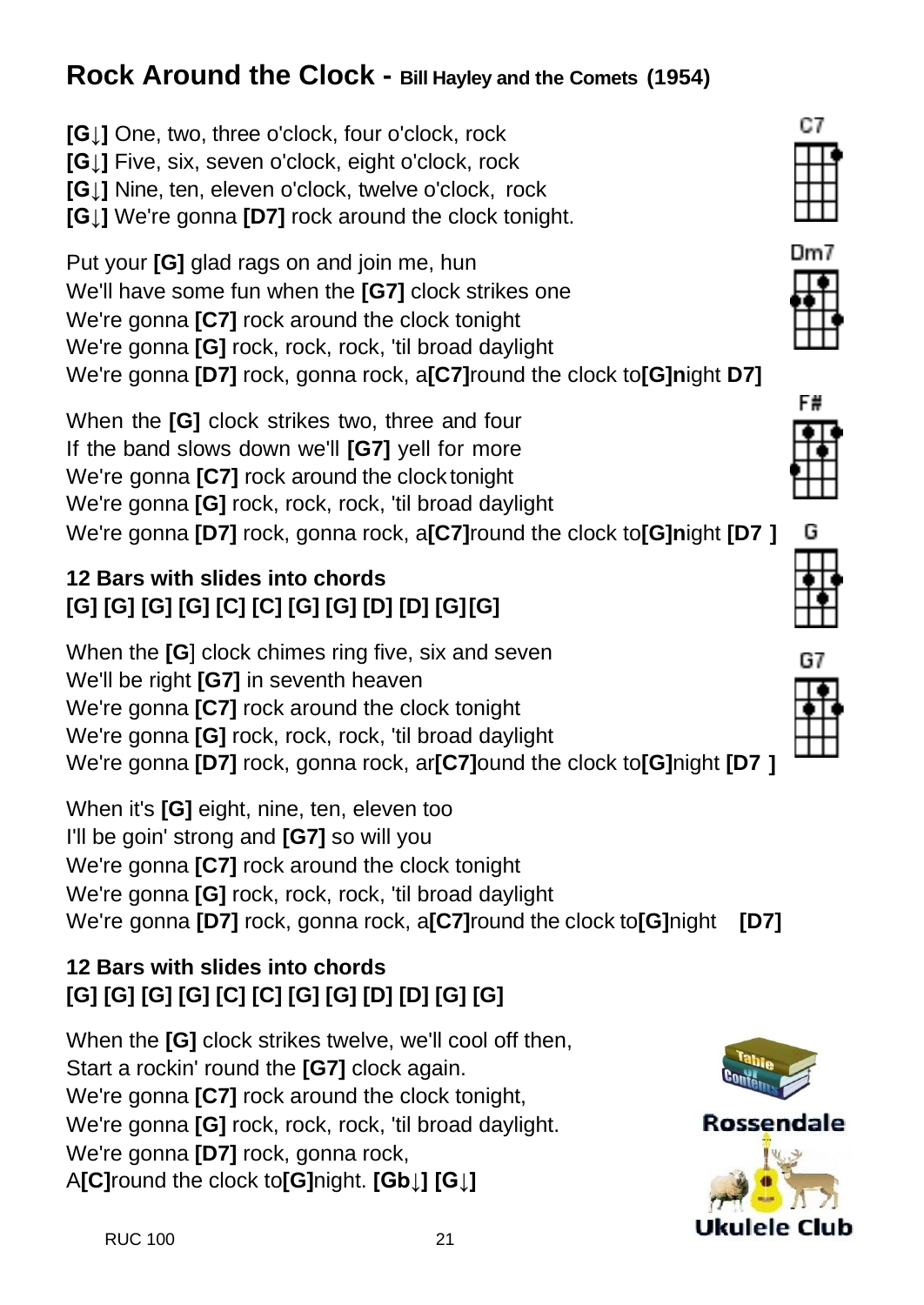# **Spanish Harlem – Ben E. King (1960)**

<span id="page-22-0"></span>

|                                  |  |  |  |  | A 7 7 7 5 5 5 3 3 3 5 |  |
|----------------------------------|--|--|--|--|-----------------------|--|
| Intro: E 8 8 8 7 7 7 5 5 5 7 x 2 |  |  |  |  | G                     |  |

#### **Verse 1**

**[C]** There is a rose in Spanish Harlem, A red rose up in Spanish Harlem. **[F]** It is a special one, it's never seen the sun, It only comes out when the moon is on the run, And all the stars are **[C]** gleaming. **[G]** It's growing in the street, Right up through the concrete... But soft and sweet and **[C]** dreaming.

#### **Verse 2**

**[C]** There is a rose in Spanish Harlem, A red rose up in Spanish Harlem, **[F]** With eyes as black as coal, That look down in my soul, And start a fire there and then I lose control, And have to beg your **[C]** pardon. **[G]** I'm gonna pick that rose and watch her as she grows... In my **[C]** garden.

#### **Repeat Verse 2**

#### **Outro**

**[G]** I'm gonna pick that rose, And watch her as she grows, in my **[C]** garden. **[C]** There is a rose in Spanish Harlem **[C]** There is a rose in Spanish Harlem **[C]** There is a rose in Spanish Harlem **[C↓]**



O

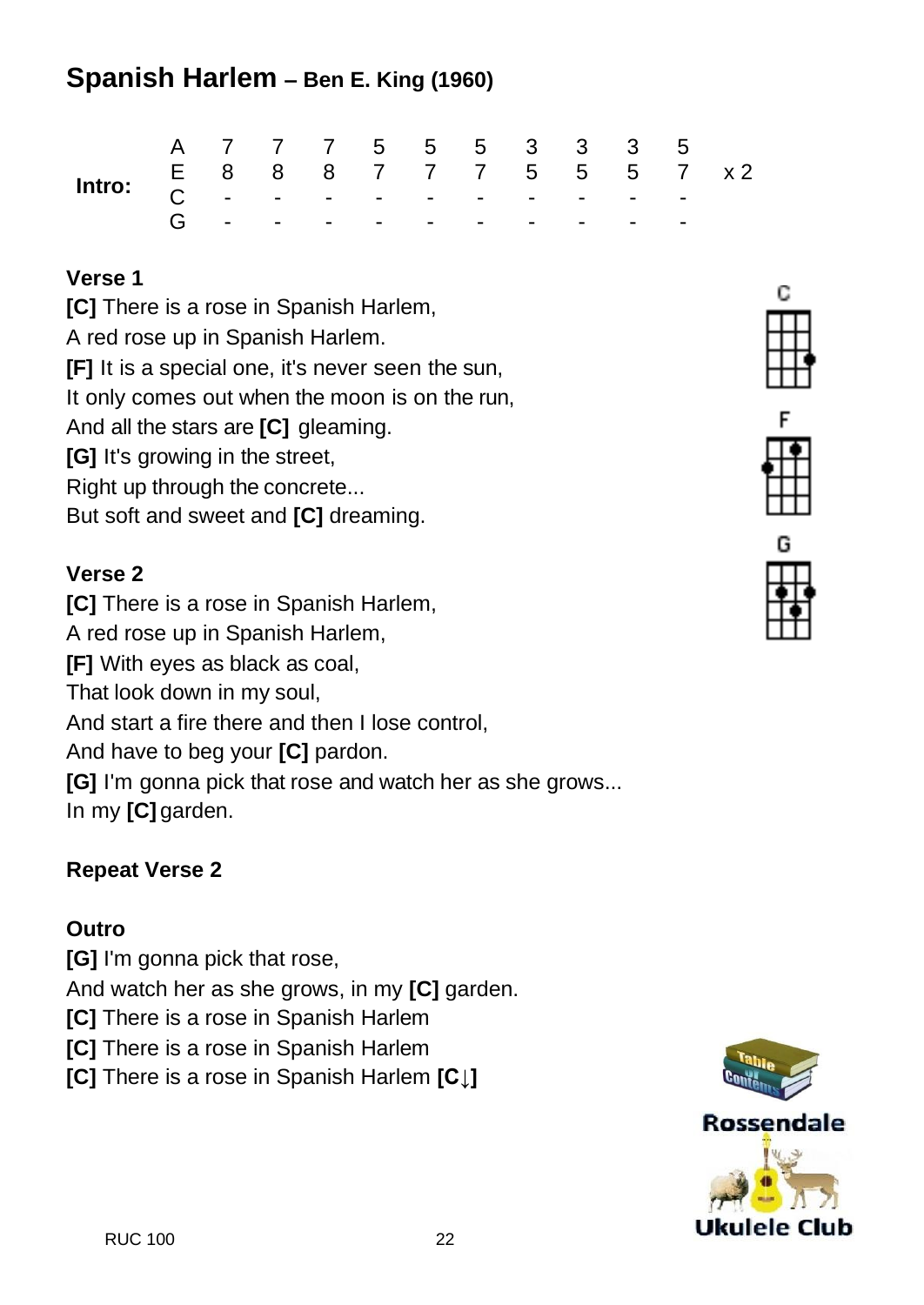# **Spirit in the Sky – Norman Greenbaum (1969)**

#### <span id="page-23-0"></span>**Intro: 4[A] 2[A] [D↓][C↓] 4[A] 2[A] [D↓][C↓] 4[A] 2[A] [D↓][C↓] 4[A] 2[A][D↓][C↓]**

**[A]** When I die and they lay me to rest, Gonna go to the **[D]** place that's best. When they lay me **[A]** down to die, **[E7]** Goin' on up to the spirit in the **[A]** sky.

**[A]** Goin' up to the spirit in the sky, That's where I'm gonna go, **[D]** when I die. When I die and they **[A]** lay me to rest, I'm gonna **[E7]** go to the place that's the **[A]** best. **4[A] 2[A] [D↓][C↓] 4[A] 2[A] [D↓][C↓] 4[A] 2[A] [D↓][C↓] 4[A] 2[A][D↓][C↓]**

**[A]** Prepare yourself, you know it's a must, Gotta have a friend in **[D]** Jesus So you know that **[A]** when you die, It's **[E7]** gonna' recommend you to the spirit in the **[A]** sky.

**[A]** Gonna' recommend you to the spirit in the sky, That's where you're gonna go, **[D]** when you die. When you die and they **[A]** lay you to rest, You're gonna **[E7]** go to the place that's the **[A]** best. **4[A] 2[A] [D↓][C↓] 4[A] 2[A] [D↓][C↓] 4[A] 2[A] [D↓][C↓] 4[A] 2[A][D↓][C↓]**

[A] I've never been a sinner; I've never sinned. I got a friend in **[D]** Jesus So you know that **[A]** when I die,

It's **[E7]** gonna' set me up with the spirit in the **[A]** sky.

**[A]** Gonna' set me up with the spirit in the sky, That's where I'm gonna go, **[D]** when I die. When I die and they [**A]** lay me to rest, I'm gonna **[E7]** go to the place that's the **[A]** best... **[E7]** Go to the place that's the **[A]** best **4[A] 2[A][D↓][C↓]**

**4[A] 2[A] [D↓][C↓] 4[A] 2[A] [D↓][C↓] 4[A] 2[A] [D↓][C↓] [A↓]**





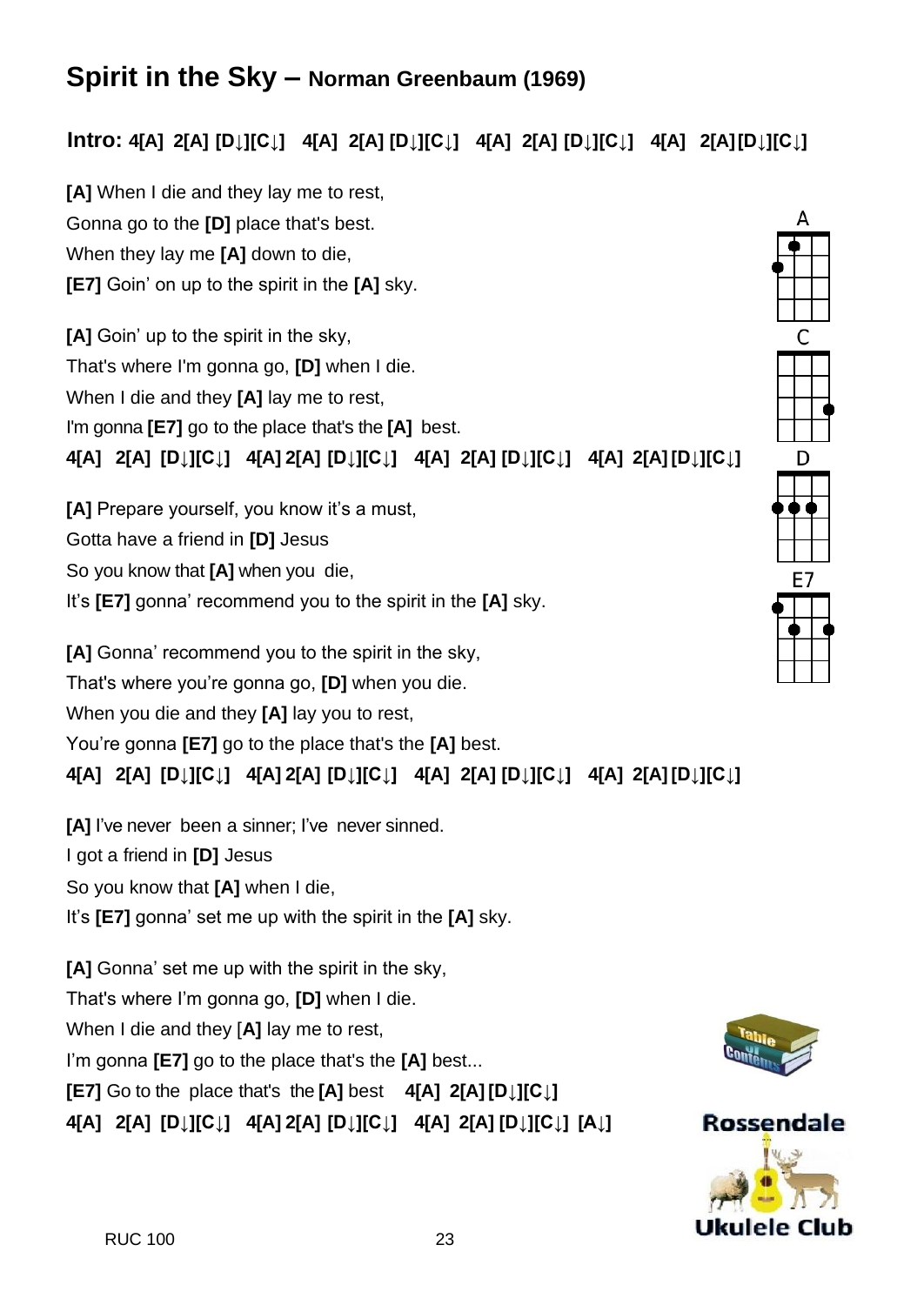# **Stand by Your Man – Tammy Wynette (1968)**

# <span id="page-24-0"></span>**Intro: [C] [G] [C] [G]**

**[C]** Sometimes it's hard to be a **[G]** woman, **[Dm]** Giving all your **[G7]** love to just one **[C]** man. **[F]** You'll have bad times, **[C]** and he'll have good times, **[D]** Doing things that **[Dm]** you don't under**[G]**stand. **[G7]**

**[C]** But if you love him you'll **[G]** forgive him,

**[Dm]** Even though he's **[G7]** hard to under**[C]**stand.

**[F]** And if you love him, **[C]** oh be **[F]** proud of him,

**[C] '**cause after **[G7]** all he's just a **[C]** man **[F] [C] [G]**

- **[C]** Stand by your **[E7]** man, **[F]** give him two arms to cling to,
- **[C]** And something **[A]** warm to come to,
- **[D]** When nights are **[G7]** cold and lonely.
- **[C]** Stand by your **[E7]** man, **[F]** and tell the world you love him,
- **[C]** Keep giving **[G7]** all the love you **[E7]** can. **[A] [F]**
- **[G]** Stand by your **[C]** man. **[F] [C] [G]**
- **[C]** Stand by your **[E7]** man, and **[F]** tell the world you love him,
- **[C]** Keep giving **[G7]** all the love you **[E7]** can. **[A] [F]**
- **[G]** Stand by your **[C]** man. **[F↓] [C↓↓] [G↓]**











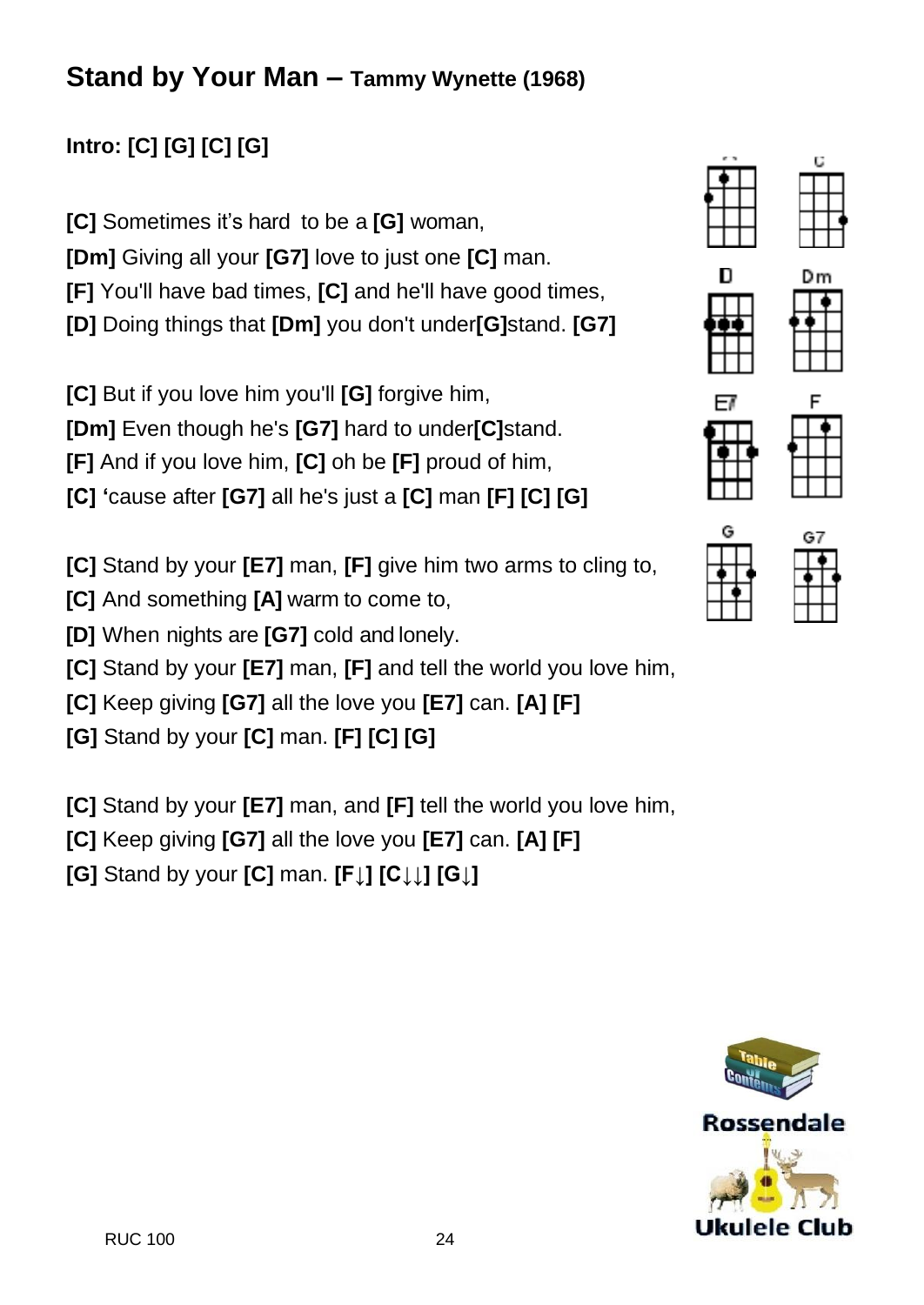# **Streets of London – Ralph McTell (1974)**

<span id="page-25-0"></span>**Intro: Chorus [C] [G] [Am] [Em] [F] [C] [G7] [C]** (4 beats each)

**[C]** Have you seen the **[G]** old man, in the **[Am]** closed-down **[Em]** market,

**[F]** Kicking up the **[C]** paper, with his **[Dm7]** worn-out **[G7]** shoes?

**[C]** In his eyes you **[G]** see no pride, and **[Am]** held loosely **[Em]** at his side,

**[F]** Yesterday's **[C]** paper, telling **[G7]** yesterday's **[C]** news **[C]**

#### **Chorus:**

So **[F]** how can you **[Em]** tell me, you're **[C]** lo**[Em]**o**[Am]**nely

And **[D7]** say for you that the sun don't **[G7]** shine?

**[C]** Let me take you **[G]** by the hand, and

**[Am]** lead you through the **[Em]** streets of London

**[F]** I'll show you **[C]** something,

To **[G7]** make you change your **[C]** mind **[G] [Am] [G7]**

**[C]** Have you seen the **[G]** old girl, who **[Am]** walks the **[Em]** streets of London,

**[F]** Dirt in her **[C]** hair, and her **[Dm7]** clothes in **[G7]**rags?

**[C]** She's no time for **[G]** talkin', she **[Am]** just keeps right on **[Em]** walkin',

**[F]** Carryin' her **[C]** home, in two **[G7]** carrier **[C]** bags **[C]** 

#### **Chorus:**

**[C]** In the all-night **[G]** cafe, at a **[Am]** quarter past e**[Em]**leven,

- **[F]** Same old **[C]** man, sitting **[Dm7]** there on his **[G7]** own
- **[C]** Lookin' at the **[G]** world, over the **[Am]** rim of his **[Em]** tea-cup,

**[F]** Each tea lasts an **[C]** hour, and he **[G7]** wanders home a**[C]**lone **[C]** 

#### **Chorus:**

And **[C]** have you seen the **[G]** old man, out-**[Am]** side the seaman's **[Em]** mission? His **[F]** memory's fading, **[C]** with the medal**[Dm7]** ribbons that he **[G7]** wears And **[C]** in our winter **[G]** city, the rain **[Am]** cries a little **[Em]**pity For **[F]** one more forgotten **[C]** hero, and a **[G7]** world that doesn't **[C]** care **[C]**

#### **Chorus: and repeat last line**



| m, |  |  |  |  |  |
|----|--|--|--|--|--|
|    |  |  |  |  |  |
|    |  |  |  |  |  |
|    |  |  |  |  |  |
|    |  |  |  |  |  |





| ë |  |  |  |  |
|---|--|--|--|--|
|   |  |  |  |  |
|   |  |  |  |  |
|   |  |  |  |  |
|   |  |  |  |  |





Am

D7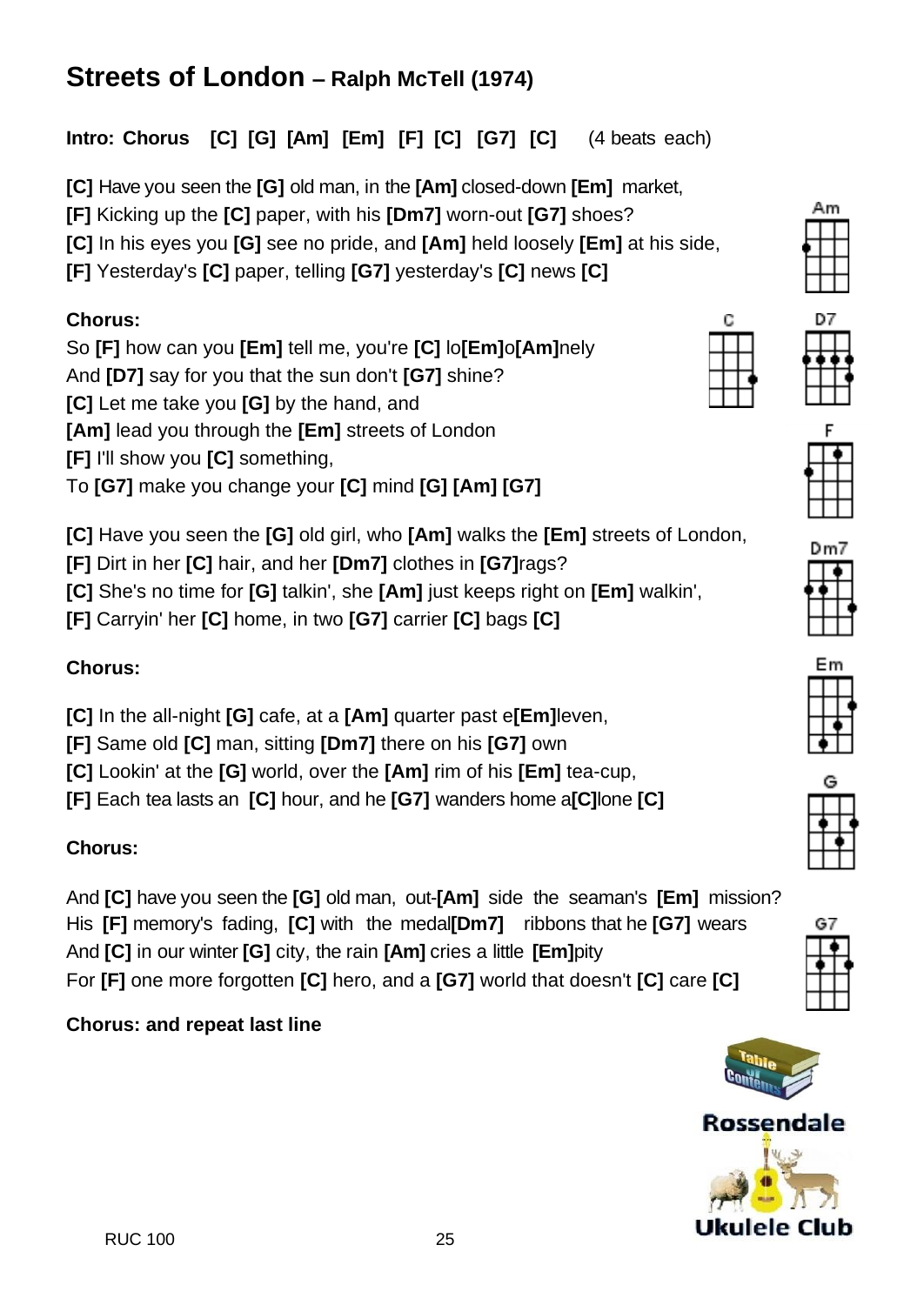# **Sweet Home Alabama - Lynyrd Skynyrd (1974)**

# <span id="page-26-0"></span>**Intro: [D] [C] [G] [G]**x4

- **[D]** Big **[C]**wheels keep on **[G]**turning
- **[D]** Carry me **[C]** home to seemy **[G]** kin
- **[D]** Singing **[C]** songs about the **[G]** southland
- **[D]** I miss ole **[C]** 'Bamy once **[G]** again (and I think it's a sin)

# **[D] [C] [G] [G]** x2

- **[D]** Well, I heard Mister **[C]** Young sing a**[G]**bout her
- **[D]** Well, I heard ole **[C]** Neil put her **[G]** down
- **[D]** Well, I hope Neil **[C]** Young will re**[G]**member
- **[D]** A southern **[C]** man don't need him a**[G]**round anyhow
- **[D]** Sweet **[C]** home Ala**[G]**bama
- **[D]** Where the **[C]** skies are so **[G]** blue
- **[D]** Sweet **[C]** home Ala**[G]**bama
- **[D]** Lord, I'm **[C]** coming home to **[G]** you

# **[D] [C] [G] [G]** x2

- **[D]** In Birming**[C]**ham they love the **[G]** Gov'nor **[F]** Boo**[C]** boo **[D]** boo
- **[D]** Now we all **[C]** did what we could **[G]** do
- **[D]** Now Water**[C]**gate does not **[G]** bother me
- **[D]** Does your **[C]** conscience bother **[G]** you? (tell the truth)
- **[D]** Sweet **[C]** home Ala**[G]**bama
- **[D]** Where the **[C]** skies are so **[G]** blue
- **[D]** Sweet **[C]** home Ala**[G]**bama
- **[D]** Lord, I'm **[C]** coming home to **[G]** you

# **[D] [C] [G] [G]** x2

- **[D]** Now Muscle **[C]** Shoals has got the **[G]** Swampers
- **[D]** And they've been **[C]** known to pick a song or **[G]**two
- **[D]** Lord they **[C]** get me off **[G]** so much
- **[D]**They pick me **[C]** up when I'm feeling **[G]** blue (now how about you?)
- **[D]** Sweet **[C]** home Ala**[G]**bama
- **[D]** Where the **[C]** skies are so **[G]** blue
- **[D]** Sweet **[C]** home Ala**[G]**bama
- **[D]** Lord, I'm **[C]** coming home to **[G]** you

**[D] [C] [G] [G]** x2









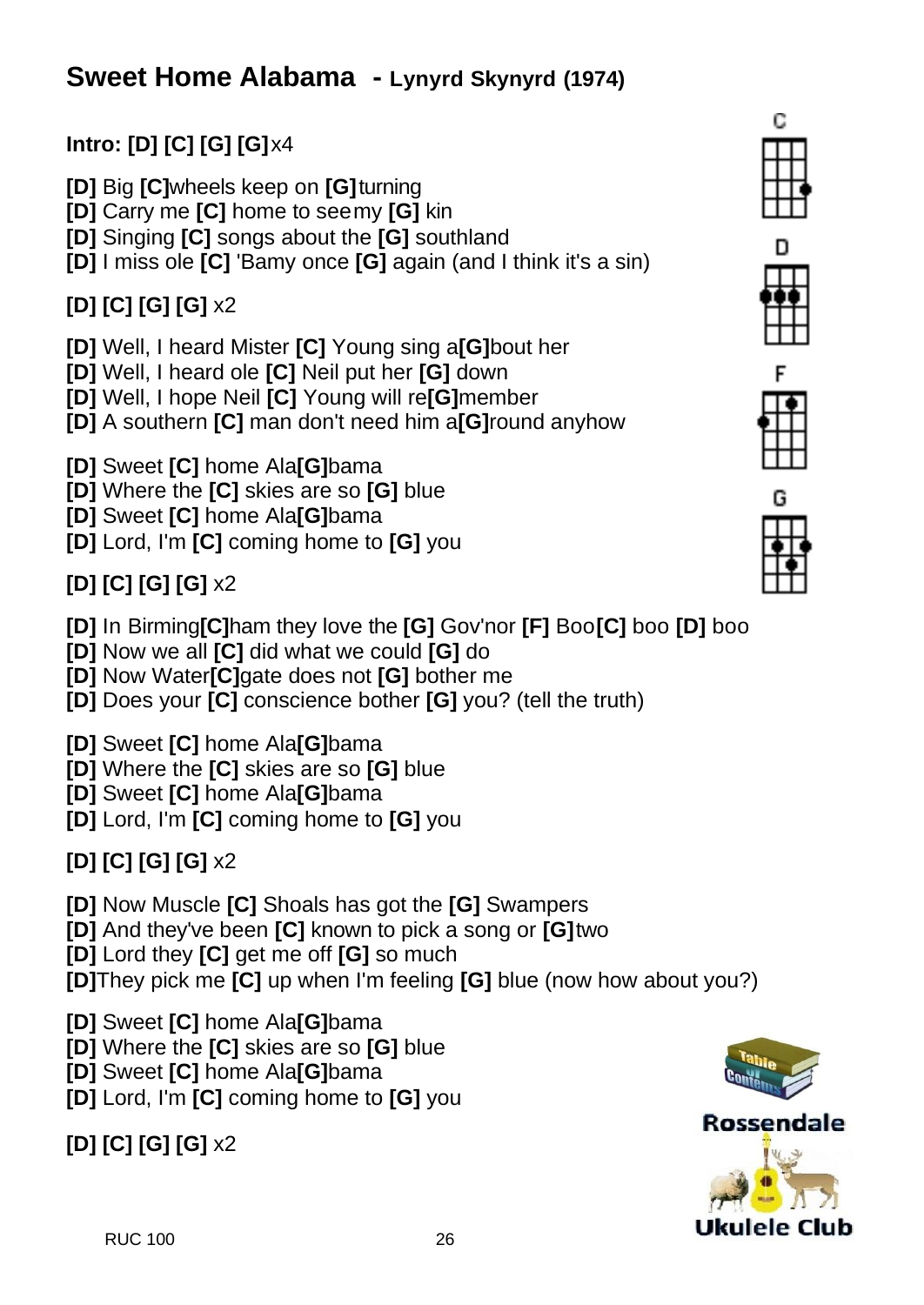# <span id="page-27-0"></span>**The Ballad of Barry and Freda - Victoria Wood (1997)**

**[F]** Freda and Barry sat one night **[Dm]** The sky was clear. The stars were bright. The **[Gm7]** wind was **[C]** soft. The **[Am]** moon was **[D]** up **[Gm7]** Freda drained her **[C]** cocoa **[C7]** cup. **[F]** She licked her lips. She felt sublime **[Dm]** She switched off Gardeners' Question Time **[Gm7]** Barry **[C]** cringed in **[Am]** fear and **[D]** dread As **[Gm7]** Freda grabbed his tie, **[C]** and **[C7]** said

**[F]** Let's do it, Let's do it **[Gm7]** do it while the **[C]** mood is right **[Gm7]** I'm feeling **[C]** Appealing I've **[F]** really got an appe**[F7]**tite **[Bb]** I'm on fire **[Bdim7]** with desire I could **[F]** handle half the tenors in a **[D7]** male voice choir **[G7]** Let's do it, **[C]** Let's do it to**[F]**night **[C]** but he said

**[F]** I can't do it I can't do it I **[Gm7]** don't believe in **[C]** too much sex. **[Gm7]** This fashion, **[C]** For passion **[F]** turns us into nervous **[F7]** wrecks.

**[Bb]** No derision! **[Bdim7]** My decision

I'd **[F]** rather watch 'The Spinners' on the **[D7]** television. **[G7]**I can't do it, **[C]** I can't do it to**[F]**night **[C]** so she said

**[F]** Let's do it, let's do it **[Gm7]** Do it 'til our hearts go **[C]** bo-om **[Gm7]** Go native, **[C]** Creative **[F]** Living in the living **[F7]** room **[Bb]** This folly **[Bdim7]** is jolly **[F]** Bend me over backwards on me **[D7]** hostess trolley

**[G7]** Let's do it, **[C]** Let's do it to**[F]**night **[C]**

**[F]** I can't do it, can't do it **[Gm7]** Me heavy breathing days are **[C]** gone **[Gm7]** I'm older, **[C]** feel colder **[F]** It's other things that turn me **[F7]** on **[Bb]** I'm imploring, **[Bdim7]** I'm boring **[F]** Let me read this catalogue on **[D7]** vinyl flooring

**[G7]** I can't do it, **[C]** can't do it to**[F]**night **[D7]**

**[G]** Let's do it, let's do it **[Am]** have a crazy night of **[D]** love

**[Am7]** I'll strip bare **[D]** I'll just wear stilettos and an oven glove

**[C]** Don't starve a **[C#dim7]** girl of her palaver,

**[G]** dangle from the wardrobe in your **[E7]** balaclava

**[A7]** Let's do it, **[D7]** let's do it to**[G]**night **[D]** but he said

**[G]** I can't do it! I can't do it. **[Am]** I know I'd only get it **[D]** wrong.

**[Am7]** Don't angle **[D]** for me to dangle.

**[G]** Me arms 'ave never been that **[G7]** strong.

**[C]** Stop pouting; **[C#dim7]** Stop shouting.

**[G]** You know I pulled a muscle when I **[E7]** did that grouting.

**[A7]** I can't do it; **[D7]** I can't do it to**[G]**night **[D]**



A



 $AmZ$ 









| Bdim7 |  |  |  |  |
|-------|--|--|--|--|
|       |  |  |  |  |
|       |  |  |  |  |
|       |  |  |  |  |
|       |  |  |  |  |

C









Gm7









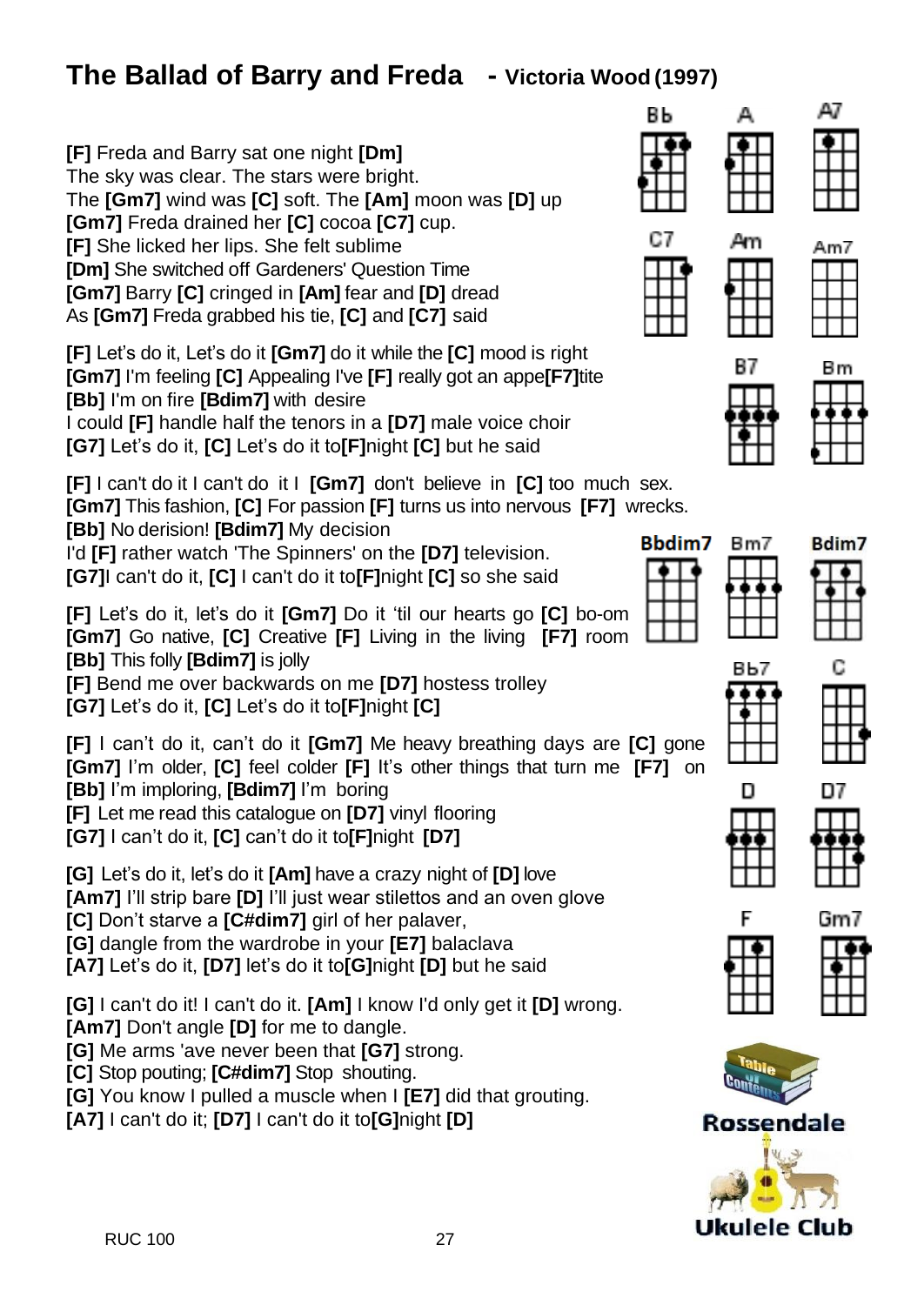**[C]** To quote Milton, **[C#dim7]** To eat Stilton **[G]** To roll in gay abandon on the **[E7]** tufted Wilton. **[A7]** Let's do it! **[D7]** Let's do it to**[G]**night **[E7] [A]** I can't do it! I can't do it. I've got **[Bm7]** other little jobs on **[E7]** hand. **[Bm]** Don't grouse **[E7]** around the house I've **[A]** got a busy evening **[A7]** p **[D]** Stop nagging; **[Ebdim7]** I'm flagging. **[A]** You know as well as I do that the **[F#]** pipes want lagging. **[B7]** I can't do it; **[E7]** I can't do it to**[A]**night. **[E7] [A]** Let's do it! Let's do it **[Bm7]** While I'm really in the **[E7]** mood! **[Bm]** Three cheers! **[E7]** It's years since **[A]** I caught you even semi-**[A7]** n **[D]** Be drastic; **[Ebdim7]** Gymnastic. **[A]** Wear your baggy Y-fronts with the **[F#]** loose elastic. **[B7]** Let's do it! **[E7]** Let's do it to**[A]**night! **[E7] [A]** I can't do it. I can't do it I **[Bm7]** must refuse to get un**[E7]**dressed. **[Bm]** I feel silly, **[E7]** It's too chilly **[A]** to go without me thermal **[A7]** vest. **[D]** Don't choose me; **[Ebdim7]** Don't use me. **[A]** Me mother sent a note to say you **[F#]** must excuse me. **[B7]** I can't do it; **[E7]** I can't do it to**[A]**night. **[F7] [Bb]** Let's do it! Let's do it! I **[Cm]** feel I absolutely **[F]** must. **[Cm]** I won't exempt you, **[F]** Want to tempt you, **[Bb]** Want to drive you mad with **[Bb7]** lust. **[Eb]** No cautions, **[Edim7]** Just contortions!

**[G]** Let's do it! Let's do it, **[Am]** Share a night of wild ro**[D]**mance,

**[Am7]** Frenetic, **[D]** Poetic **[G]** This could be your last big **[G7]** chance

- **[Bb]** Smear an avocado on me **[G7]** lower portions.
- **[C7]** Let's do it! **[F7]** Let's do it to**[Bb]**night! **[F7]**

**[Bb]** I can't do it. I can't do it. It's **[Cm]** really not my cup of **[F]** tea.

**[Cm]** I'm harassed, **[F]** Embarrassed. **[Bb]** I wish you hadn't picked on **[Bb7]** me.

**[Eb]** No dramas! **[Edim7]** Give me me pyjamas.

- **[Bb]** The only girl I'm mad about is **[G7]** Judith Chalmers.
- **[C7]** I can't do it; **[F7]** I can't do it to**[Bb]**night. **[G7]**

**[C]** Let's do it! Let's do it! I **[Dm]** really want to run a**[G]**mok.

**[Dm]** Let's wiggle. **[G]** Let's jiggle. **[C]** let's really make the rafters **[C7]** rock **[F]** Be mighty. **[F#dim7]** Be flighty.

**[C]** Come and melt the buttons on me **[A7]** flameproof nightie.

**[D7]** Let's do it! **[G7]** Let's do it to**[C]**night! **[G7]**

**[C]** Let's do it! Let's do it! **[Dm]** I really want to rant and **[G]** rave **[Dm]** Let's go, cos **[G]** I know just **[C]** how I want you to be**[C7]**have **[F]** Not bleakly, **[F#dim7]** not meekly **[C]** beat me on the bottom with a **[A7]** woman's weekly **[D7]** Let's do it! **[G7]** Let's do it to**[C]**night! **[A7]** 

**[D7]** Let's do it! **[G7]** Let's do it to**[C]**night! **[A7]** 

**[D7]** Let's do it! **[G7]** Let's do it to**[C]**night! **[G] [C]**























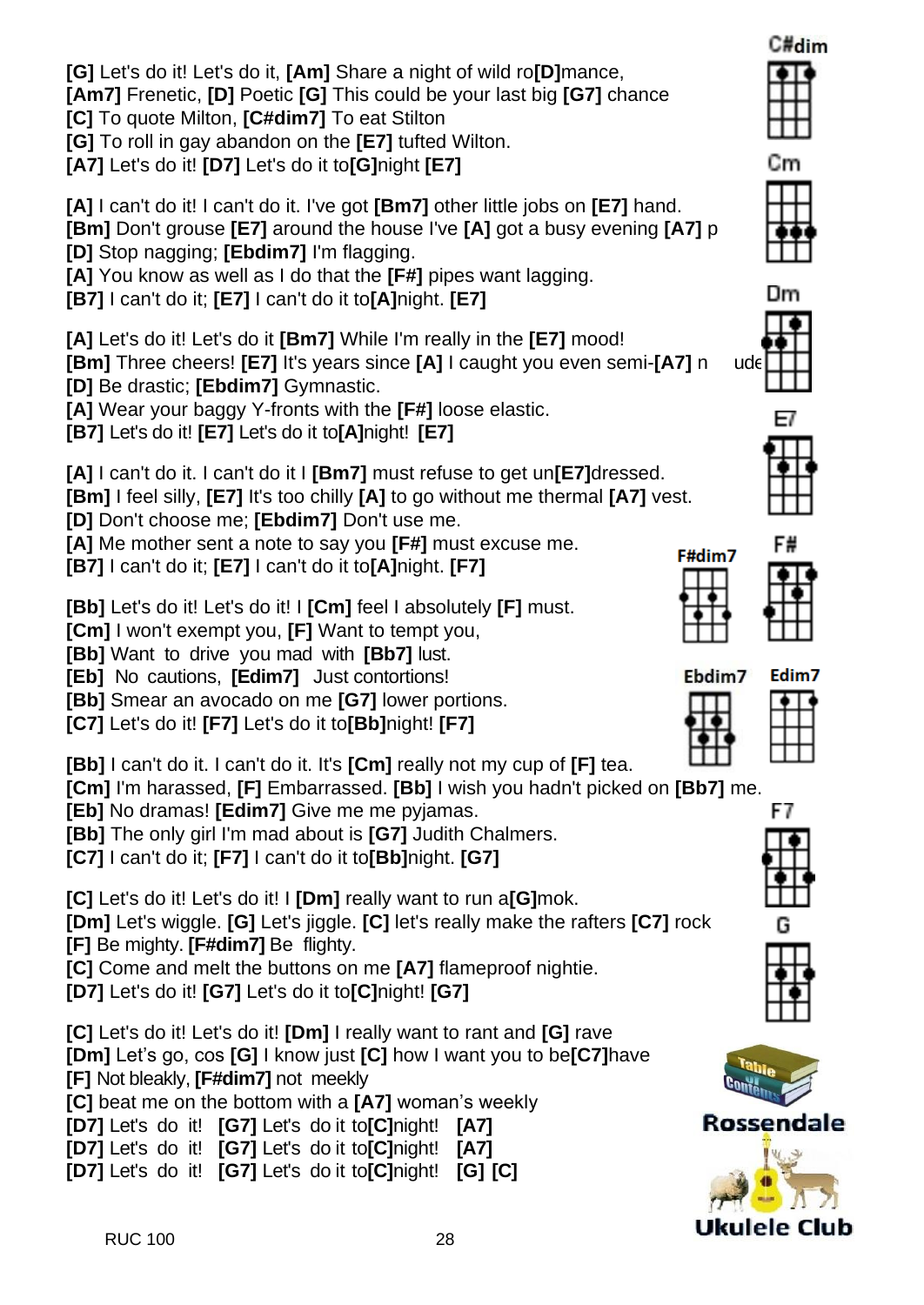# **The Ballad of Gilligan's Island – Wyle and Shwartz (1964)**

#### <span id="page-29-0"></span>**[Dm↓]**

Just **[Am↓]** sit right back and you'll **[G↓]** hear a tale, A **[Am↓]** tale of a fateful **[G↓]** trip, That **[Am↓]** started from this **[G↓]** tropic port, A**[F↓]**board this **[G↓]** tiny **[Am↓]** ship.

**[Am]** The mate was a mighty **[G]** sailin' man, The **[Am]** skipper brave and **[G]** sure, Five **[Am]** passengers set **[G]** sail that day For a **[F↓]** three **[G↓]** hour **[Am]** tour, A **[F↓]** three **[G↓]** hour **[Am]** tour.

**[Am]** The weather started **[G]** getting rough, The **[Am]** tiny ship was **[G]** tossed. If **[Am]** not for the courage of the **[G]** fearless crew, The **[F↓]** Minnow **[G↓]** would be **[Am]** lost, T The **[F↓]** Minnow **[G↓]** would be **[Am]** lost.

**[Am]** The ship's aground on the **[G]** shore of this Un**[Am]**charted desert **[G]** isle, With **[Am]** Gilligan the **[G]** Skipper too The **[Am]** Millionaire and his **[G]** wife The **[Am]** Professor and **[G]** Mary-Ann **[F]** Here on **[G]** Gilligan's **[Am]** Isle!

**[Am]** So this is the tale of our **[G]** castaways, They're **[Am]** here for a long, long **[G]** time. They'll **[Am]** have to make the **[G]** best of things, **[F]** It's an **[G]** uphill **[Am]** climb.

**[Am]** The first mate and his **[G]** skipper too, Will **[Am]** do their very **[G]** best, To **[Am]** make the others **[G]** comfortable, In the **[F]** tropic **[G]** island **[Am]** nest.

**[Am]** No phones, no lights, no **[G]** motor cars, Not a **[Am]** single luxu**[G]**ry. Like **[Am]** Robinson Cru**[G]**soe, It's **[F]** primitive **[G]** as can **[Am]** be.

**[Am]** So join us here each **[G]** week my friend, You're **[Am]** sure to get a **[G]** smile. From **[Am]** seven stranded **[G]** castaways, **[F]** Here on **[G]** Gilligan's **[Am]** Isle, **[F]** Here on **[G]** Gilligan's **[Am]** Isle. (Big Finish ) **[F]** Here on **[G]** Gilligan's **[Am]** Isle!! **[Am↓]**



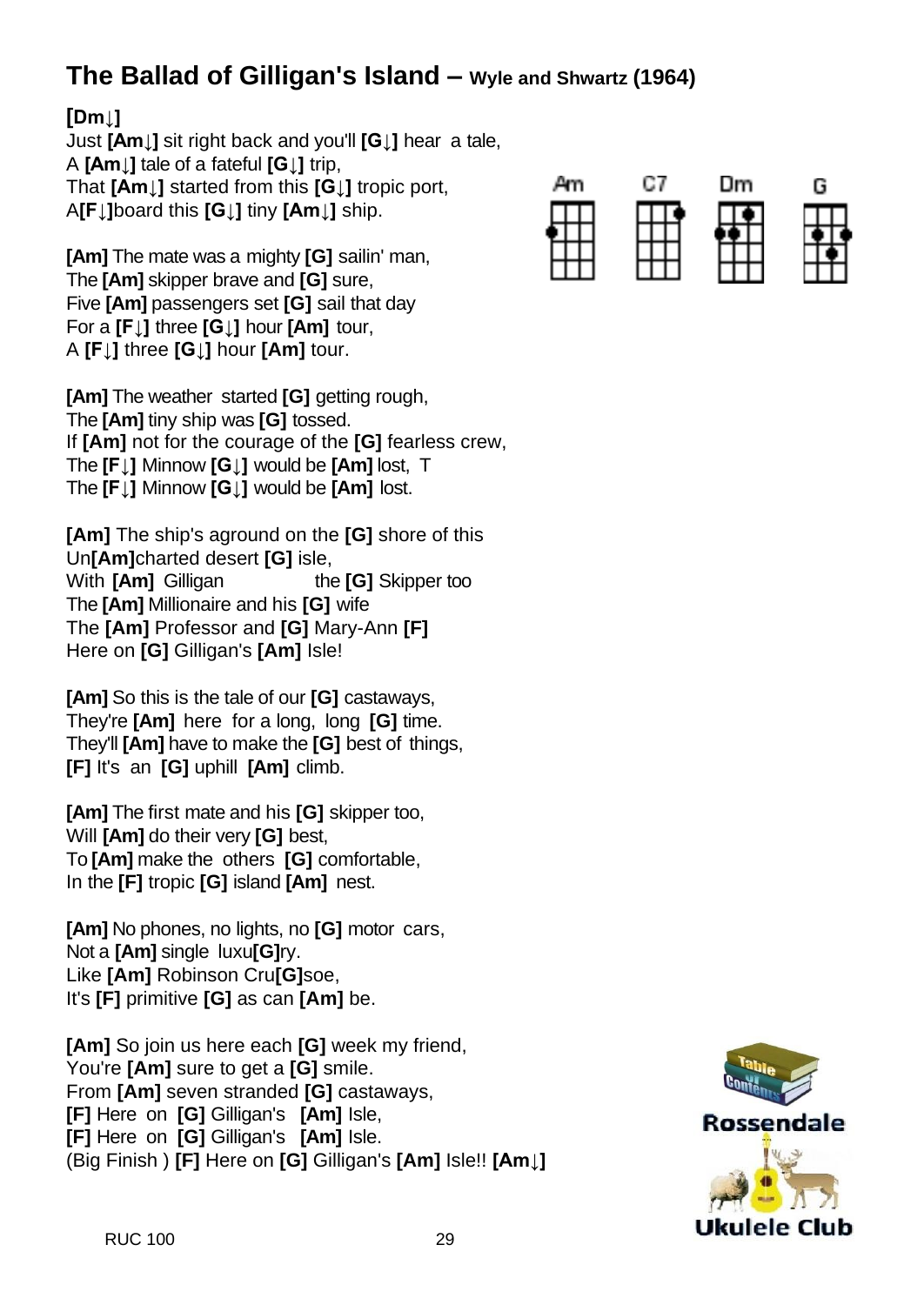# **This Land is Your Land – Woody Guthrie (1944)**

<span id="page-30-0"></span>**Intro: [G7] [C] [C7]** (Last line of first verse)

This land is **[F]** your land, this land is **[C]** my land From Cali**[G7]**fornia to the New York **[C]** island **[C7]** From the redwood **[F]** forest to the Gulf Stream **[C]** wa...a...**[Am]**ters **[G7]** This land was made for you and **[C]** me **[C7]**

As I was **[F]** walking that ribbon of **[C]** highway I saw a**[G7]**bove me that endless **[C]** skyway **[C7]** I saw be**[F]**low me that golden **[C]**val.....**[Am]**ley **[G7]** This land was made for you and **[C]** me **[C7]**

This land is **[F]** your land, this land is **[C]** my land From Cali**[G7]**fornia to the New York **[C]** island **[C7]** From the Redwood **[F]** forest to the Gulf Stream **[C]** wa...a... **[Am]**ters **[G7]** This land was made for you and **[C]** me

I've roamed and **[F]** rambled and I followed my **[C]** footsteps To the sparkling **[G7]** sand of her diamond **[C]** deserts **[C7]**  And all a**[F]**round me a voice was **[C]** sound [Am]ing **[G7]** This land was made for you and **[C]** me **[C7]**

This land is **[F]** your land, this land is **[C]** my land From Cali**[G7]**fornia to the New York **[C]** island **[C7]** From the Redwood **[F]** forest to the Gulf Stream **[C]** wa...a.....**[Am]**ters **[G7]** This land was made for you and [C] me **[F] [C]**





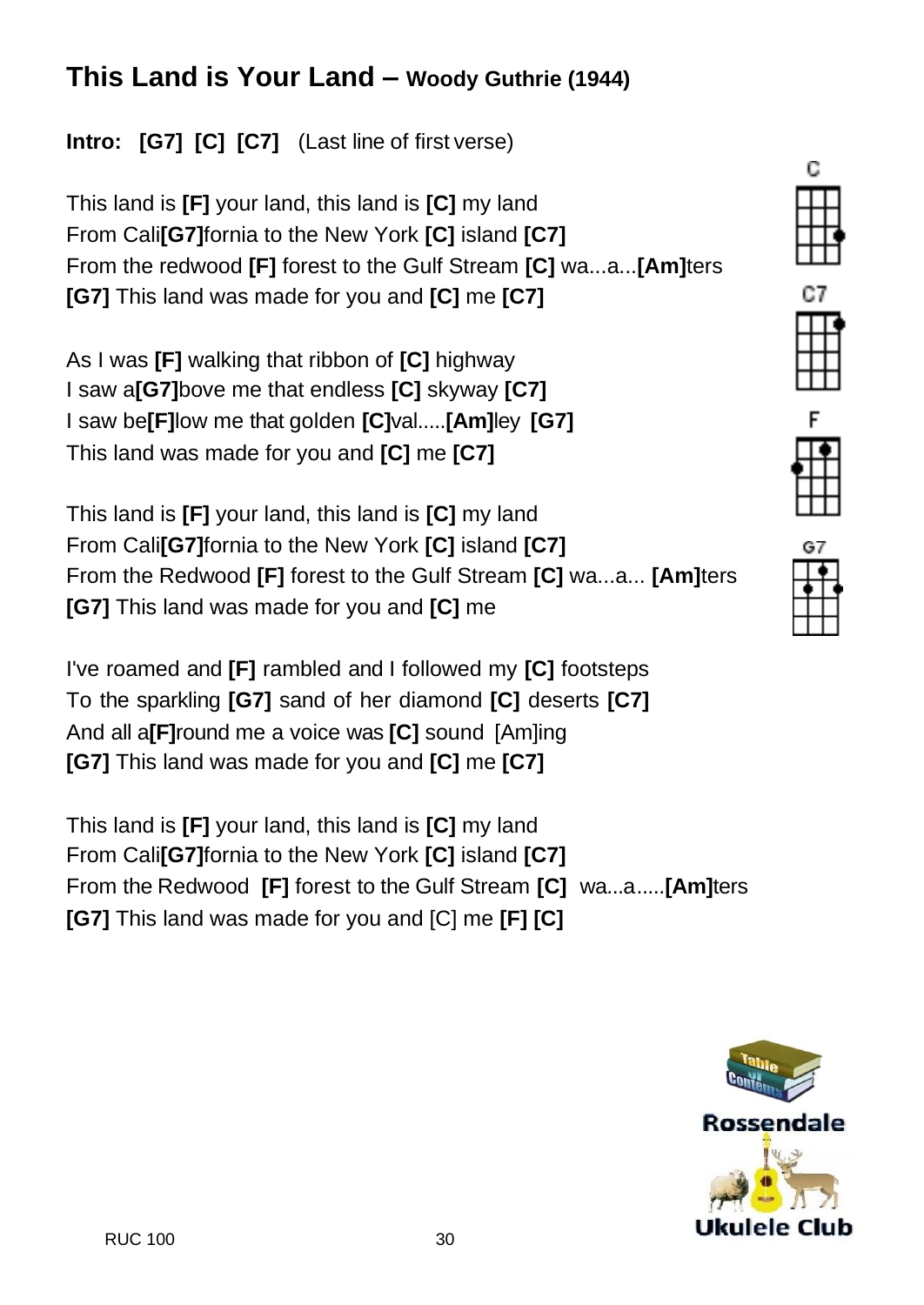# **Those were the Days - Mary Hopkin(1969)**

<span id="page-31-0"></span>**Intro: 1234–** straight in or play first 3 lines of the Chorus

**[Dm]** Once upon a time there was a tavern **[D7]** Where we used to raise a glass or **[Gm]** two Remember how we laughed away the **[Dm]** hours And **[E7]** dreamed of all the great things we would **[A7]** do **[A↓]**

#### **Chorus:**

(NC)Those were the **[Dm]** days my friend We thought they'd **[Gm]** never end We'd sing and **[C]** dance for**[C7]**ever and a **[F]** day We'd live the **[Gm]** life we choose We'd fight and **[Dm]** neverlose For we were **[A]** young and sure to have our **[Dm]** way Da da da **[Dm]** da da day, Da da da **[Gm]** da da day, Da dada **[C]** daa da dada da da **[F]** daaa Slow **[Dm↓] [Dm↓][Dm↓]**

**[Dm]** Then the busy years went rushing by us We **[D7]** lost our starry notions on the **[Gm]** way If by chance I'd see you in the **[Dm]** tavern We'd **[E7]** smile at one another and we'd **[A7]** say **[A↓]** 

**Chorus:** Repeating last 2 lines (Da Da's)

**[Dm]** Just tonight I stood before the tavern **[D7]** Nothing seemed the way it used to **[Gm]** be In the glass I saw a strange re**[Dm]**flection **[E7]** Was that lonely woman really **[A7]** me **[A↓]**

**Chorus:** Repeating last 2 lines (Da Da's)

**[Dm]** Through the door there came familiarlaughter I **[D7]** saw your face and heard you call my **[Gm]** name Oh my friend we're older but no **[Dm]**wiser For **[E7]** in our hearts the dreams are still the **[A7]** same **[A↓]**

**Chorus:** Repeating last 2 lines (Da Da's and big finish)









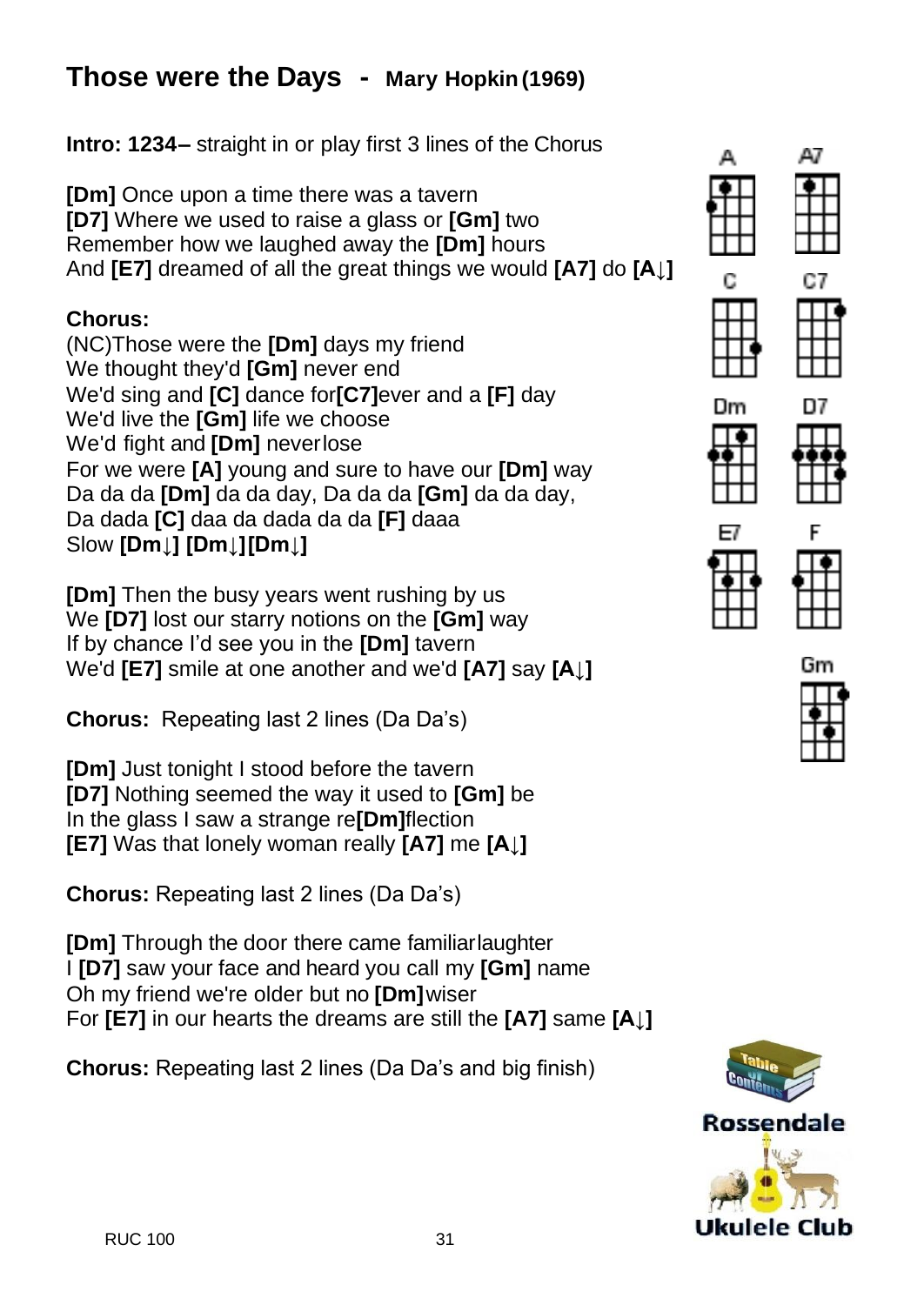# **Tickle My Heart - Joe Brown (2012)**

<span id="page-32-0"></span>Intro: **[C] [Am], [C] [Am], [C] [Am], [C] [Am]**

Tickle me **[C]** once, tickle me **[Am]** twice Tickle me [**C]** naughty, tickle me **[Am]** nice But tickle my **[Dm]** heart, **[G7]** come on and Tickle my **[C]** heart **[Am] [C] [Am]**

Tickle my **[C]** fancy, tickle my **[Cdim]** toes Tickle my **[C]** tummy, right up to my **[A7]** nose But tickle my **[Dm]** heart, **[G7]** just tickle my **[C]** heart **[F↓ [G↓] [C ]**

#### **Chorus**

**[E7]** Tickle me in the morning, **[Am]** tickle me **[E7]** through the **[Am]** night **[D7]** Tickle me without **[G7]** warning, **[D7↓]** that'd **[G7↓]** be al **[Gaug↓]** right

**[Gaug↓]** Tickle me **[C]** gently, tickle me **[Cdim]** rough I'll let you **[C]** know when I've had e**[A7]**nough But tickle my **[Dm]** heart, anytime **[G7]** tickle my **[C]** heart **[Am] [Dm] [G7]**

#### **Instrumental and vocal break**

**[C] [Cdim], [C] [Am7]** Tickle my **[Dm]** heart, **[G7]** Tickle my **[C]** heart **[Am] [Dm] [G7] [C] [Cdim], [C] [Am7]** Tickle my **[Dm]** heart, **[G7]** Come on and tickle my **[C]** heart **[F↓] [G↓] [C]**

#### **Chorus**

**[E7↓↓↓]** Tickle me in the mor**[E7↓↓↓]**ning **[Am↓]** Tickle me **[E7↓]** through the **[Am]** night **[D7]** Tickle me without warning, **[G7↓]** You **[G7↓]** know that'd **[D7↓]** be al**[G7↓]**right **(al[Gaug↓]right)**

**[C] [Am] [G7↓↑↓] [C↓]** Tickle me **[C]** gently, tickle me **[Cdim]** rough I'll let you **[C]** know when I've had e**[A7]**nough Just tickle my **[Dm]** heart, any**[G7]**time Tickle my **[C]** heart **[Am] [Dm] [G7]** Tickle my **[C]** heart **[Am]** [**Dm]** Please **[G7]** tickle my **[C]** hea**[Am]**a**[C]**rt **[Am]**









|  | lm |  |
|--|----|--|
|  |    |  |
|  |    |  |
|  |    |  |
|  |    |  |









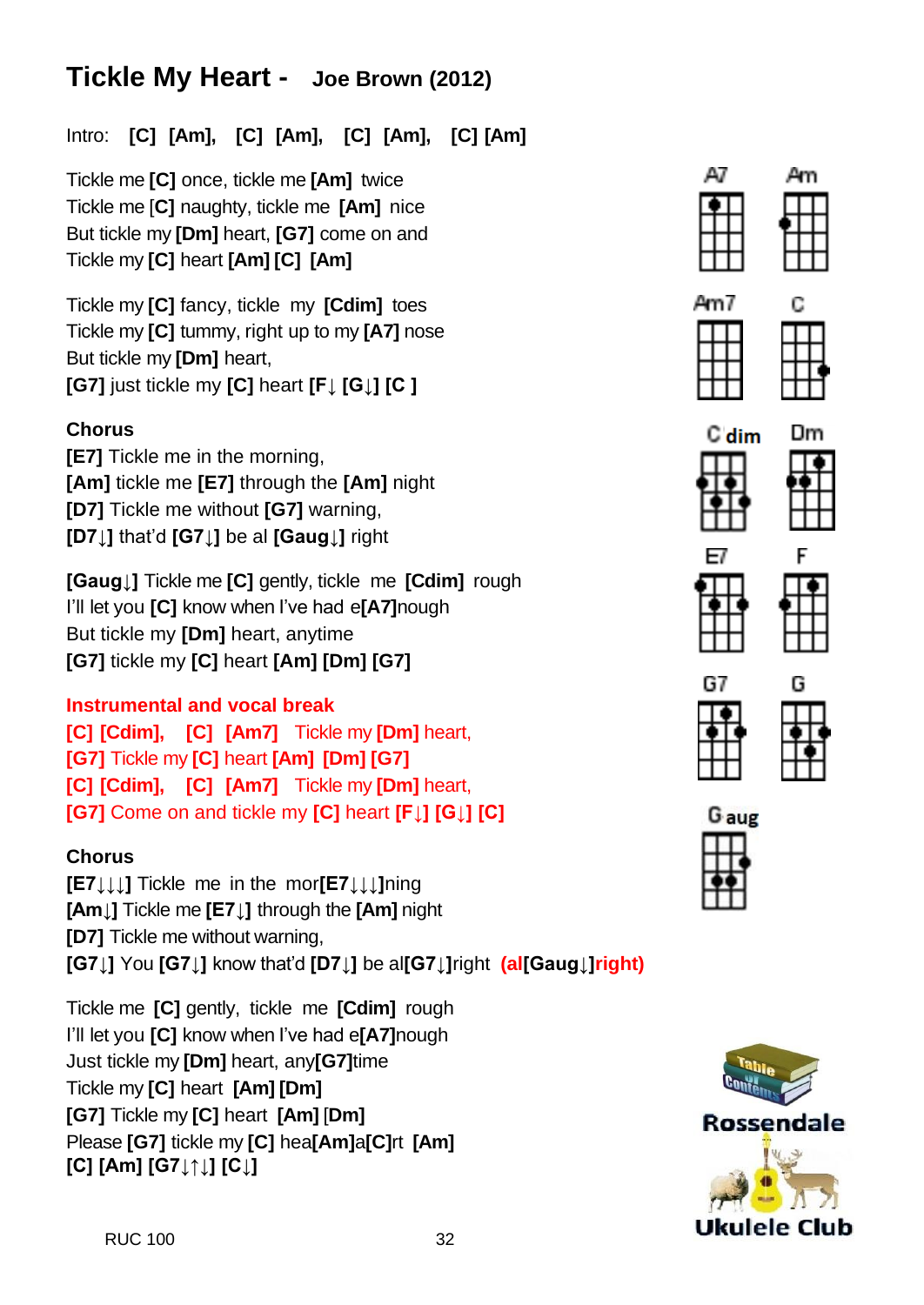# **Tie a Yellow Ribbon - Dawn (1973)**

#### <span id="page-33-0"></span>**[C] [Em] [Dm] [G]**

**[C]** I'm comin' home, I've done my **[Em]** time Now I've **[G]** got to know what **[A7]** is and isn't **[Dm]** mine If **[Fm]** you received my letter tellin' **[C]** you I'd soon be **[Am]** free **[D7]** Then you'll know just what to do **[Fm6]** if you still want **[G7]** me **[Fm6↓]** If you **[Fm6↓]** still want **[G7]** me **[G7↓]**

**[C]** Tie a yellow ribbon round the **[Em]** old oak tree It's been **[Gm]** three long years, do you **[A]** still **[A7]** want **[Dm]** me If I don't see a **[Fm]** ribbon round the **[C]** old **[E]** oak **[Am]** tree I'll **[C]** stay on the **[C/G]** bus, forget about us **[Am]** Put the blame on **[A]** me If I **[Dm7]** don't see a yellow ribbon **[D7]** round the **[G7]** old oak **[C]** tree

#### **[Am] [Dm] [G7] [G7↓-↓]**

**[C]** Bus driver please look for **[Em]** me Cause I **[Gm]** couldn't bear to **[A7]** see what I might **[Dm]** see I'm **[Fm]** really still in prison and my **[C]** love she holds the **[Am]** key **[D7]** A simple yellow ribbon's what I **[Fm6]** need to set me **[G7]** free **[Fm6↓]** I wrote and **[Fm6↓]** told her **[G7]** please**[G7↓]**

me **[C]** Tie a yellow ribbon round the **[Em]** old oak tree It's been **[Gm]** three long years, do you **[A]** still **[A7]** want **[Dm]**  If I don't see a **[Fm]** ribbon round the **[C]** old **[E]** oak **[Am]** tree I'll **[C]** stay on the **[C/G]** bus, forget about us **[Am]** Put the blame on **[A]** me If I **[Dm7]** don't see a yellow ribbon **[D7]** round the **[G7]** old oak

**[C]** Bus driver please look for **[Em]** me Cause I **[Gm]** couldn't bear to **[A7]** see what I might **[Dm]** see

**[C]** Bus driver please look for **[Em]** me Cause I **[Gm]** couldn't bear to **[A7]** see what I might **[Dm]** see

#### **Slower:**

**[G7]** old oak **[C]** tree Now the **[Dm7↓]** whole damn bus is **[Fm6↓]** cheerin' and I **[C↓]** can't believe I **[A7↓]** see A **[C]** hundred yellow **[Dm7]** ribbons **[D7]** 'round the





A7









Dm





F















RUC 100 33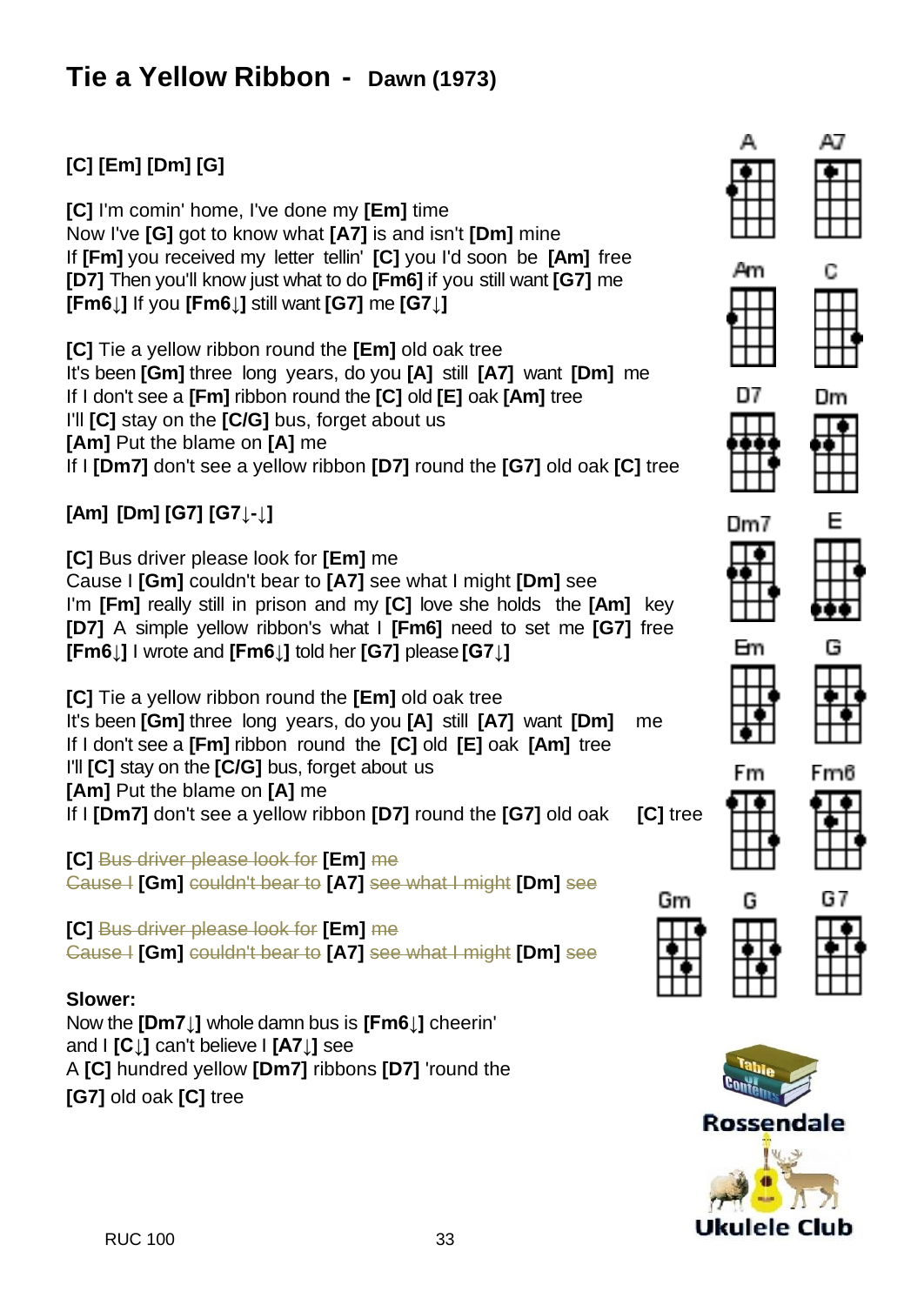# **Willie and the Hand Jive - Johnny Otis (1958)**

<span id="page-34-0"></span>Strumming pattern Bo Diddley style with slide into chord

**Intro: [G] [G] [G] [G]**

**[G]** I know a cat named Way Out Willie **[G] [G] H**e got a cool little chick named Rockin' Millie **[G]** He can **[C]** walk and stroll and Suzy-Q **[C] [G]** And do that crazy hand jive too **[G]**

**[G]** Papa told Willie you'll ruin my home **[G] [G]** You and that hand jive have got to go **[G]** Willie said **[C]** 'Papa don't put me down' **[C] [G]** Said doin' that hand jive all over town **[G]**

Hand **[C]** jive, hand **[G]** jive, hand **[D]** jive, doin' that crazy hand **[G]** jive

**[G]** Momma momma look at uncle Joe **[G] [G]** He's doin' the hand jive with sister Flo**[G]** Granma **[C]** gave baby sister a dime**[C] [G]** Said do that hand jive one more time **[G]**

**[G]** Doctor an' a lawyer and an Indian chief **[G] [G]** Now they all dig that crazy beat **[G]** Way Out **[C]** Willie give 'em all a treat **[C] [G]** When he did that hand jive with his feet**[G]**

Hand **[C]** jive, hand **[G]** jive, hand **[D]** jive, doin' that crazy hand **[G]** jive

#### **Intro: [G] [G] [G] [G]**

**[G]** Now Willie and Millie got married last fall **[G] [G]** They had a little Willie Junior and that ain't all **[G]** Well the **[C]** baby got famous in its crib you see **[C] [G]** He's doin' the hand jive on T.V. **[G]**

Hand **[C]** jive, hand **[G]** jive, hand **[D]** jive, do that crazy hand **[G]** jive

**[G] [G] [G] [G]**



 $\mathbf{D}$ G C